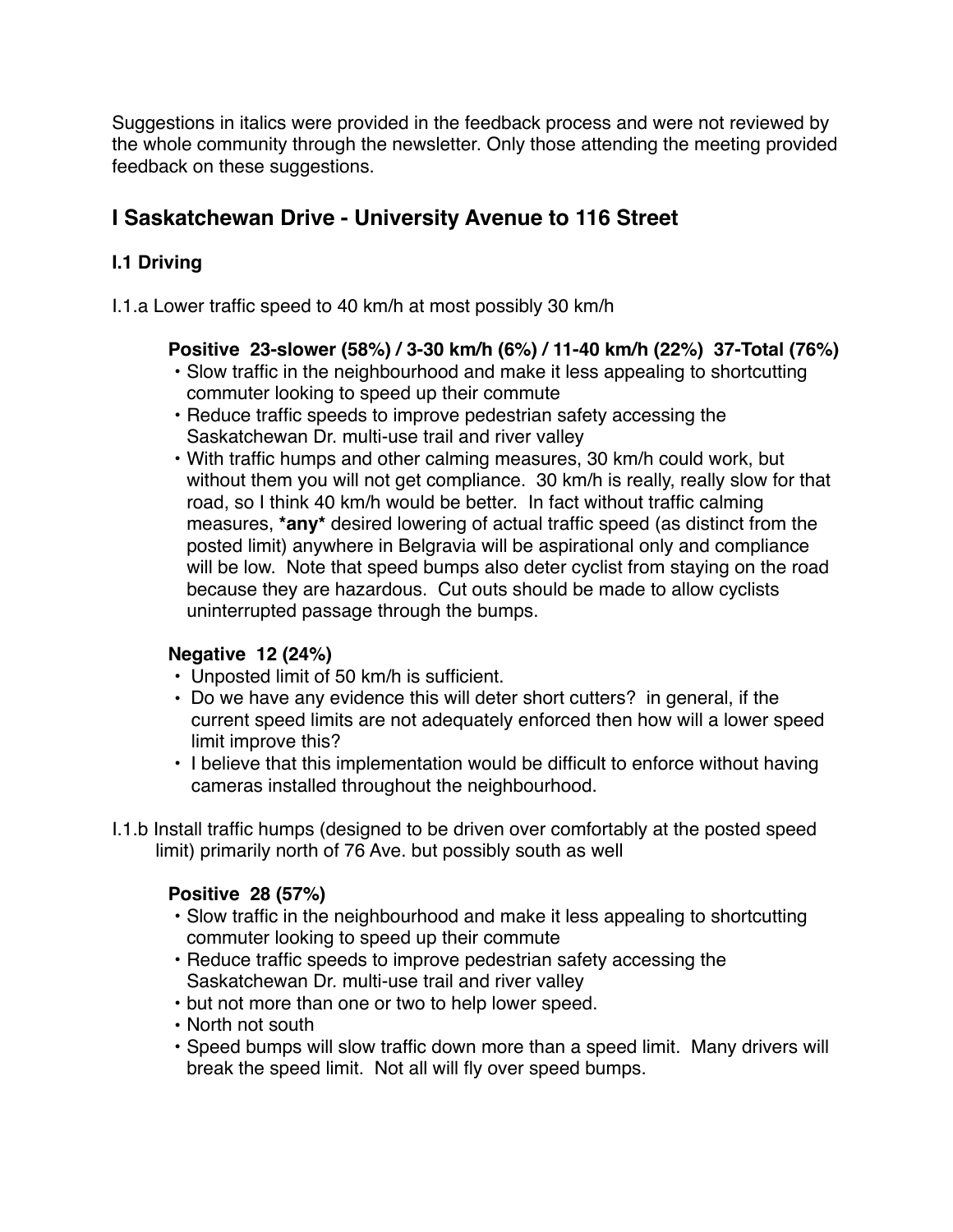- Traffic calming must be included south of 76 Ave. There is **\*lots\*** of speeding slang that long stretch.
- We support the idea of traffic bumps on Sask. Dr. to slow down the shortcutting community as it may make this route not so fast for them. Besides these bump, we could also have a sign on that corner of Univ. Ave and Sask. dr, that says local traffic only.

# **Negative 21 (43%)**

- Speed bumps are likely as frustrating for Belgravia traffic as they are for shortcutting traffic
- Speed bumps are also likely to drive the same traffic onto adjacent roads that lack bumps
- While speed humps may require you to slow down, will this deter a significant volume of traffic to make it worth the pain for residents all the time?
- Please no speed humps (I drive once in a while too though not usually at rush hour. I do not want to contend with speed bumps. We should not punish the people who go slow in the neighbourhood. Speed bumps are not goo for emergency vehicles either - are they going to extend across the bike lanes as well …Speed humps are not good for cyclists and if the not cross the bike lanes it will encourage the short cutter to drive with two wheels in the bike lane.
- Do not add speed bumps. In winter it will cause more problems for graders. The bumps will need constant repairs.
- i am against installing traffic humps as it penalizes all of us, those who drive old cars can find them a problem, they are problematic for cyclists travelling at speed or with a child carrier.
- Traffic humps interfere with ploughing and road maintenance.
- Traffic humps are a nightmare for street plowing. Motorists will be constantly speeding up and braking which increases noise.
- No the more traffic stops the more pollution
- These are annoying and hard on low vehicles & bikes.
- Traffic humps are a nightmare for cyclist, motorist and street plowing. Motorists will be constantly speeding up and braking which increases noise to nearby residents.
- I DO NOT support speed bumps. As Belgravians we will have to live with these every day and in my experience they just don't work, rather they just cause short cutters to speed-up and slow-down between them.
- bumps will not solve underlying issues.
- I.1.c Eliminate turning lane off University Ave. for traffic entering Belgravia **Positive 10 (22%)**
	- Slow traffic in the neighbourhood and make it less appealing to shortcutting commuter looking to speed up their commute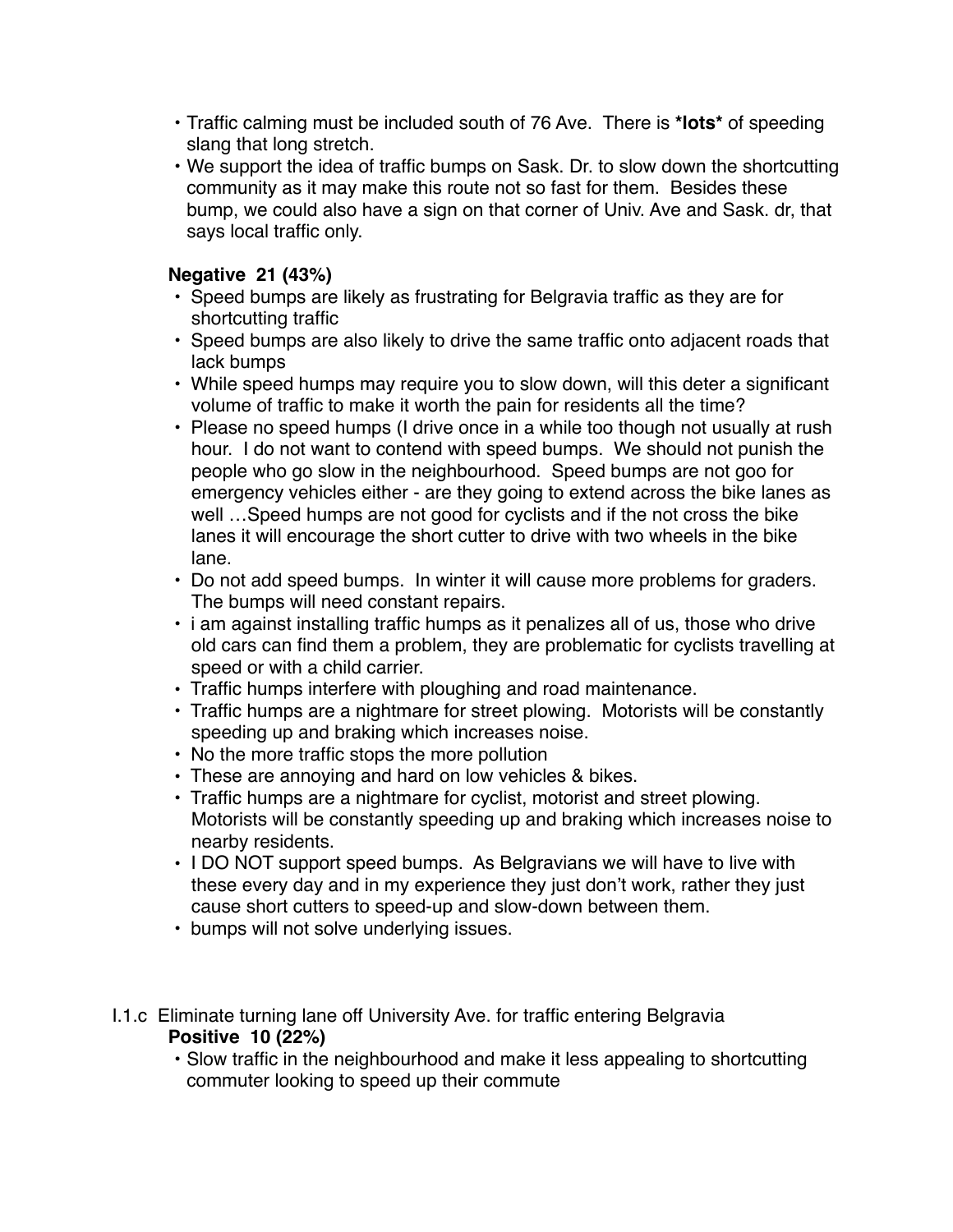• Reduce traffic speeds to improve pedestrian safety accessing the Saskatchewan Dr. multi-use trail and river valley

# **Negative 35 (78%)**

- I don't support eliminating this we still have to be able to get home somehow
- I rely on that turning lane to be able to get home when 114 St is clogged with traffic
- Not sure how this would reduce shortcutting
- I use the turning lane to enter the neighbourhood so I need the turn lane during rush hour
- This would offer less encouragement to shortcutters, but perhaps not enough to justify removal
- I need more information on how this will deter traffic. All I sees it will mainly slow traffic on University Ave. as cars continue to turn into Belgravia and slow traffic being them, so I can 't support this.
- Please do not eliminate our access.
- Often only way to get into neighbourhood when traffic piles up on University Ave.
- Taking away the turning lane will not keep commuters from coming into our neighbourhood.
- Eliminating the turn off Univ. Ave. for traffic entering Belgravia will move the problem to 119 St.
- we strongly oppose the removal of the right turn lane off University Ave. onto Sask Dr. Doing so will only reduce safety for all drivers, especially those trying to legitimately enter our neighbourhood.
- I don't support eliminating this we still have to be able to get home somehow!
- Access to the neighbourhood is already difficult enough.
- If the turning lane at Univ. Ave. is eliminated it makes it very awkward for residents to access the community. No body uses that entrance as a shortcut.
- Do not eliminate the turning lane to get into our neighbourhood.
- This will make access for residents very bothersome, including me.
- With the volume of traffic going eat int eh evening, the elimination of the turn lane would create ore of a bottleneck and create delays for us in entering Belgravia
- It's hard enough to get into Belgravia, the city has built good turning lane, don't change it.
- But, this lane is crucial for safe exiting from the too speedy traffic on University Ave, with speeds routinely 60 km/h+, despite signage. This intersection instead desperately needs a traffic light for pedestrians to cross between Belgravia and Windsor Park) and Belgravia drivers and cyclists entering and existing safely onto University Ave. This intersection is waiting for an accident to happen (T-bone).
- Eliminating the turning lane off of University Ave. for traffic entering Belgravia will complicate the life of the Belgravia residents who are coming home. Blocking off another access into the neighbourhood may keep people out but we will suffer as well That shill would not fix the problem of all that extra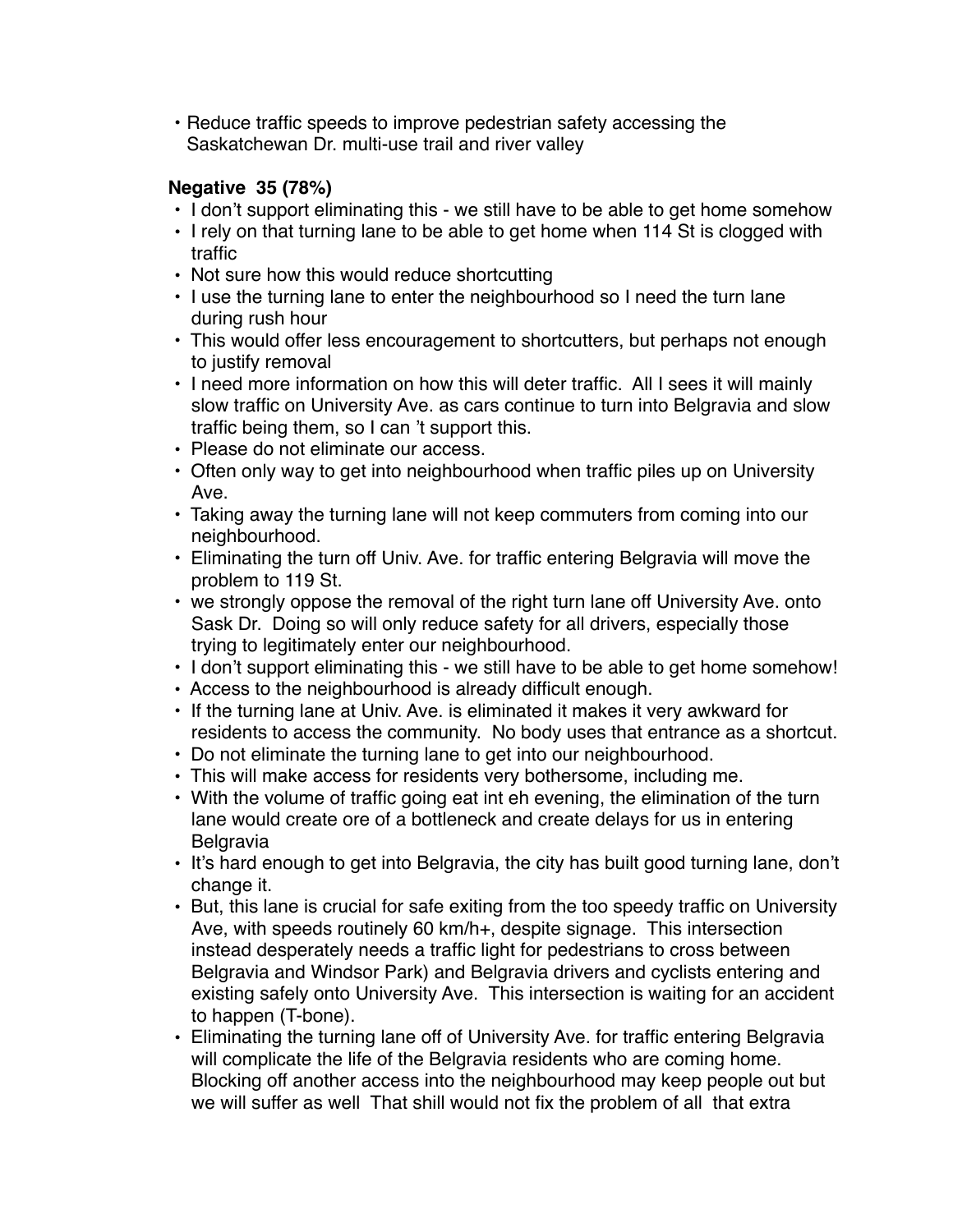traffic at rush hour. Commuters will soon learn to take the 119 St. access into the neighbourhood as an alternative, which already is point o entrance of other neighbourhood residents, and will become the same for any residents if the Sask Dr access is closed. That increase local and shortcutting traffic would end up disturbing residents on that street as well, which not only already has considerate traffic volume, but most if it with faster speed than expected for a residential street.

- I.1.d Install traffic calming circle at the intersection of Saskatchewan Dr and 76 Ave **Positive 24 (56%)**
	- Slow traffic in the neighbourhood and make it less appealing to shortcutting commuter looking to speed up their commute
	- Reduce traffic speeds to improve pedestrian safety accessing the Saskatchewan Dr. multi-use trail and river valley
	- A possibility to slow traffic at that intersection.

# **Negative 10 (44%)**

- I thought the city was eliminating traffic circles because drivers don't know how to use them properly. Wouldn't a traffic circle require a lot of space? (more than what is currently publicly available.
- Not sure that this would make much speed difference
- Circle seems unnecessary as long as there are cross walks
- This intersection could work better but a traffic circle there seems just silly.
- Not enough traffic to call for a traffic circle.
- A lot of work, time & \$ for very little gain.
- A traffic circle would only add to the confusion.
- not enough room
- Traffic circles are nothing but problems in Edmonton, are it a 3-way stop instead constant with the presence of new marked crosswalks.

# **I.2 Walking**

I.2.a Provide three marked crosswalks around the traffic circle and 76 Avenue and Saskatchewan Dr.

# **Positive 36 (80%)**

- Enable pedestrians to safely access the Saskatchewan Dr multi-use trail and river valley at the currently used access points
- Great ideas

# **Negative 9 (20%)**

- I don't believe that crosswalks around a traffic circle are any safer than ordinary crosswalks - maybe install pedestrian operated traffic lights instead.
- will slow traffic but will not discourage short cutters.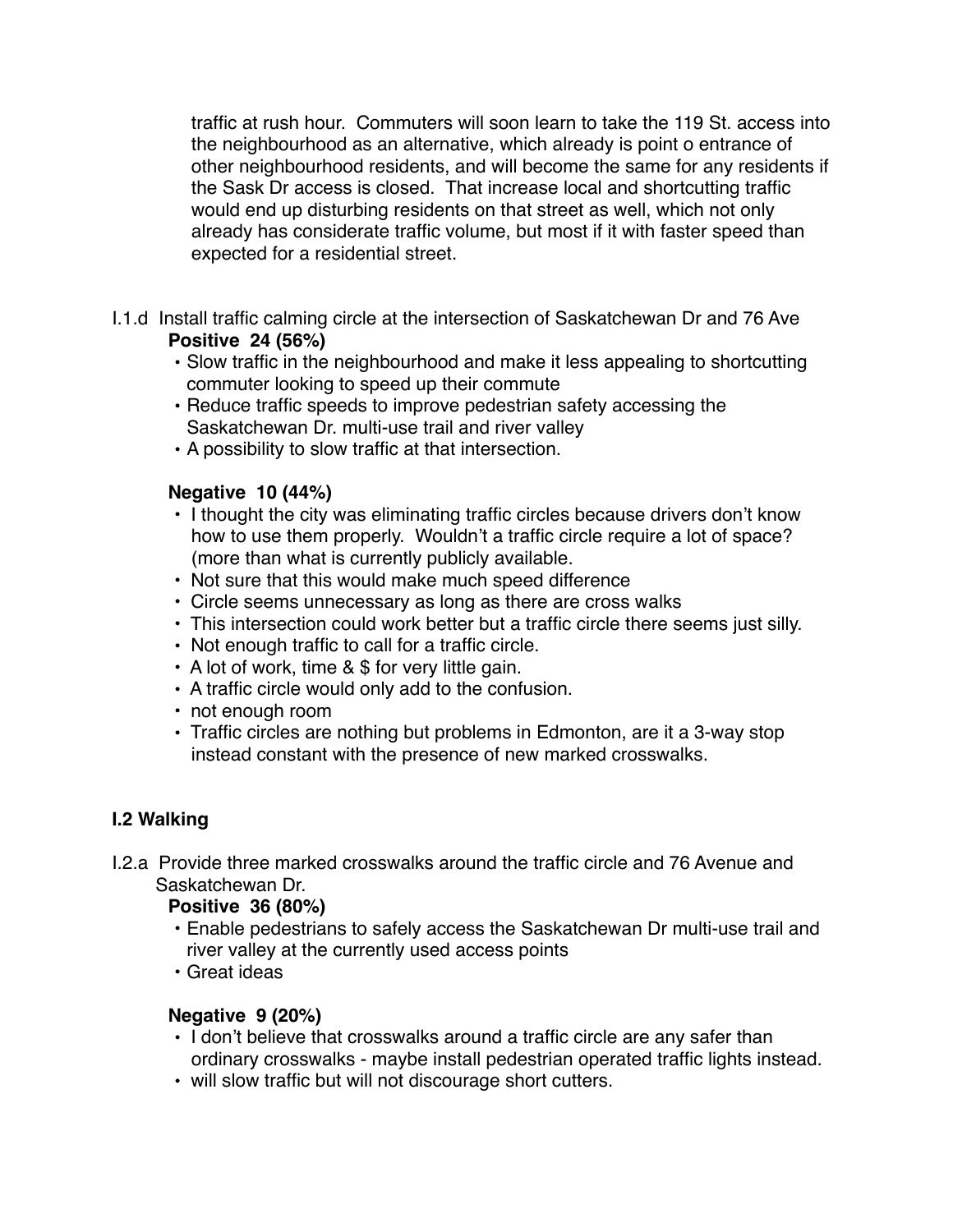I.2.b Provide a marked crosswalk at the alley south of 79 Ave.

# **Positive 29 (78%)**

- Enable pedestrians to safely access the Saskatchewan Dr multi-use trail and river valley at the currently used access points
- Great ideas

# **Negative 8 (22%)**

- Will slow traffic but will not discourage short cutters.
- Better to install a sidewalk along the east of Sask dr.

## **Possibly**

• A few years ago I read Edmonton has more pedestrian crossing than other major Canadian cities and yet also has one of the highest number of pedestrian accidents. I think that, on smaller roads, pedestrians should take more responsibility for waiting until there is an appropriate break in traffic and date crossing, rather than expecting vehicles to suddenly come to a halt, sometimes when there is not other traffic in sight and sometimes in icy winter conditions! My comments here to for other pedestrian crossing recommendations for residential street in later sections of the survey. To support my reasoning I have added information from a Washing State Dept of Transport website at the end of these comments.

# I.2.c Provide a marked crosswalk at 74 Ave

# **Positive 35 (85%)**

- Enable pedestrians to safely access the Saskatchewan Dr multi-use trail and river valley at the currently used access points
- Definitely needed with a speed bump to slow down fast traffic around the curve on Sask Dr, north of 74 Ave.
- Great ideas

# **Negative 6 (14%)**

- will slow traffic but will not discourage short cutters.
- I.2.d Reduce fast bicycle traffic on the shared use trail by making the roadway a sharrow.

# **Positive 23 (55%)**

• Make the multi-use trail more comfortable for the elderly, young pedestrians and dog walkers by giving faster moving cyclists another alternative.

# **Negative 19 (45%)**

- It is already a sharrow.
- Sharrows are dangerous for cyclists. Need a separate path or lane for cyclists.
- other measures to remove fast cyclists from the multi-use path should be satisfactory.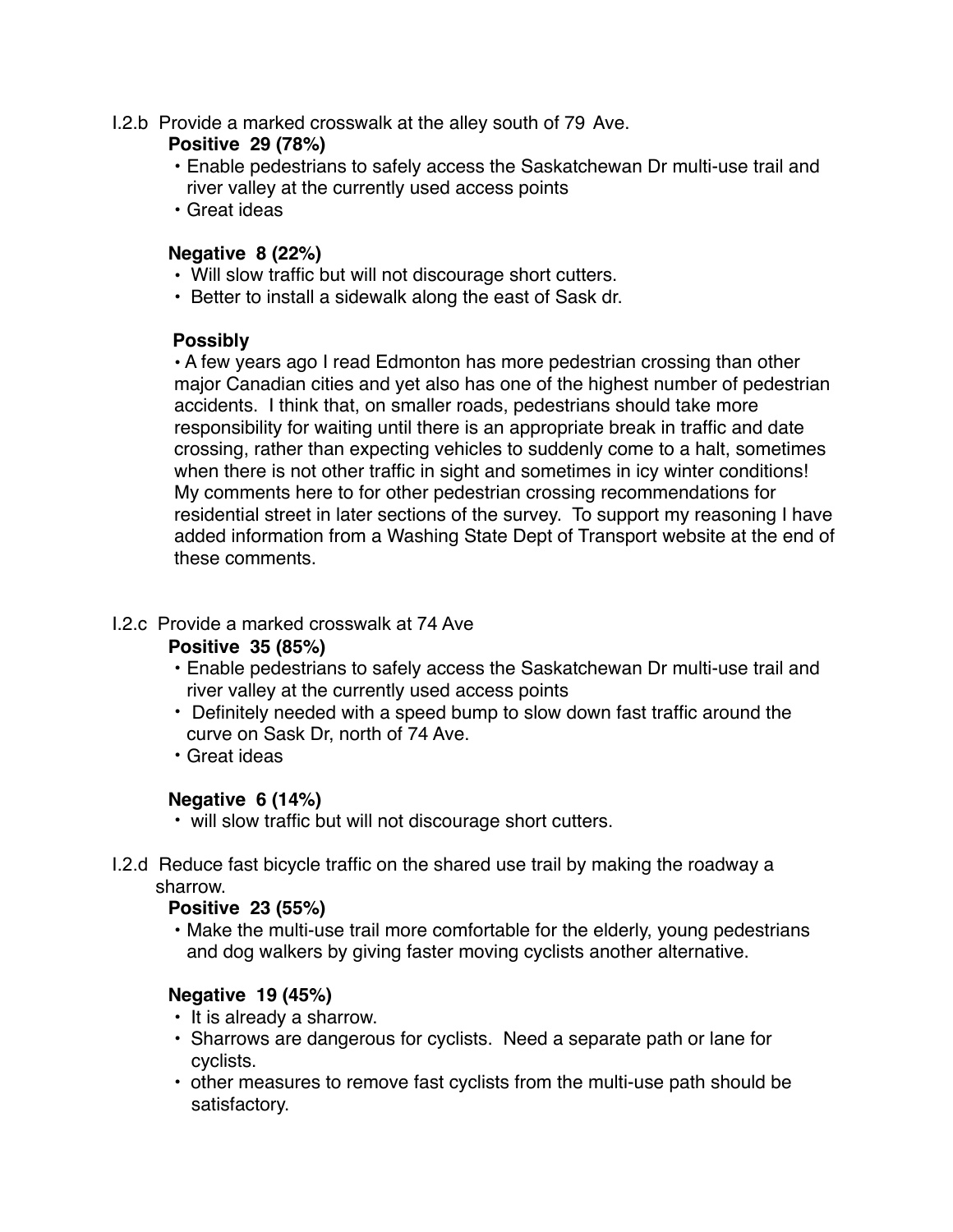- Bicycles can already use the road if they wish
- Or just make trail wire so fast bikes can still stay on, because really any bike is faster than a pedestrian or elderly person.
- Better to add a dedicated bike lane beside the existing trail
- Make the shared use trail wider adding a lane for cyclists
- I don't want the bikes moved to the road unless there is a physically separated lane. Otherwise add a sidewalk to the east side of Sask Dr. or add a walking path alongside the existing bike path.
- I disagree with making a distinction between "slow" and "fast" cyclist traffic because the trails are multiuser. While i agree that fast moving bikes are scary sometimes, I see the move as placing a divide between pedestrians and bikes, and I think non-motorized commuters should work together. There is no one to police who counts as "fast" and "slow".
- Sharrows do not work and are dangerous for cyclists. Consult with Edmonton Bike Club. There needs to be a separated path or lane for cyclists.
- •I agree that there are some cyclists moving too fast on the trail, but have always wondered why they don't use the road right adjacent to it like I do. If Sask. Dr is made more 'calm' (and with recognition of the needs of cyclists,), then signposting can be placed to direct cyclists soon to the road for that stretch.
- •I think it would be better to put a separated bike path on the road on the west side of Sask. Dr. As well a s providing a safe place for bikes, this would also serve to narrow Sask. Dr. and discourage speeding and shortcutters.

I.2.e Provide sidewalks on the east side of Saskatchewan Dr.

# **Positive 34 (77%)**

- Provide comfortable pedestrian access to the homes along Sask. Dr., particularly seniors and children, can move between the homes.
- Provide those, not comfortable with the off leash dogs, with a sidewalk to use on the other side of Sask. Dr.
- !!
- Yes I support this… however, while it would be welcome, I'm not sure the expense is justified. The biggest issue I see is the lack of any sidewalk or path along Sask Dr. from where the multi-use trail descends to the river alley to 74 Ave. A sidewalk along the east side of Sask Dr. from 76 Ave to 74 Ave would address that.
- $\cdot$  !!!
- and for walking on leash dogs
- ensure it also includes the east side of Sask Dr. between 74 Ave and 76 Ave.

# **Negative 10 (23%)**

- I do not think it is necessary to add a sidewalk on the east side of Saskatchewan Dr, an would rather have the loss of "roadway space" be taken by the bike path.
- Residents along the drive have already completed landscaping on the city property where a sidewalk would go
- Residents would have to do additional snow clearing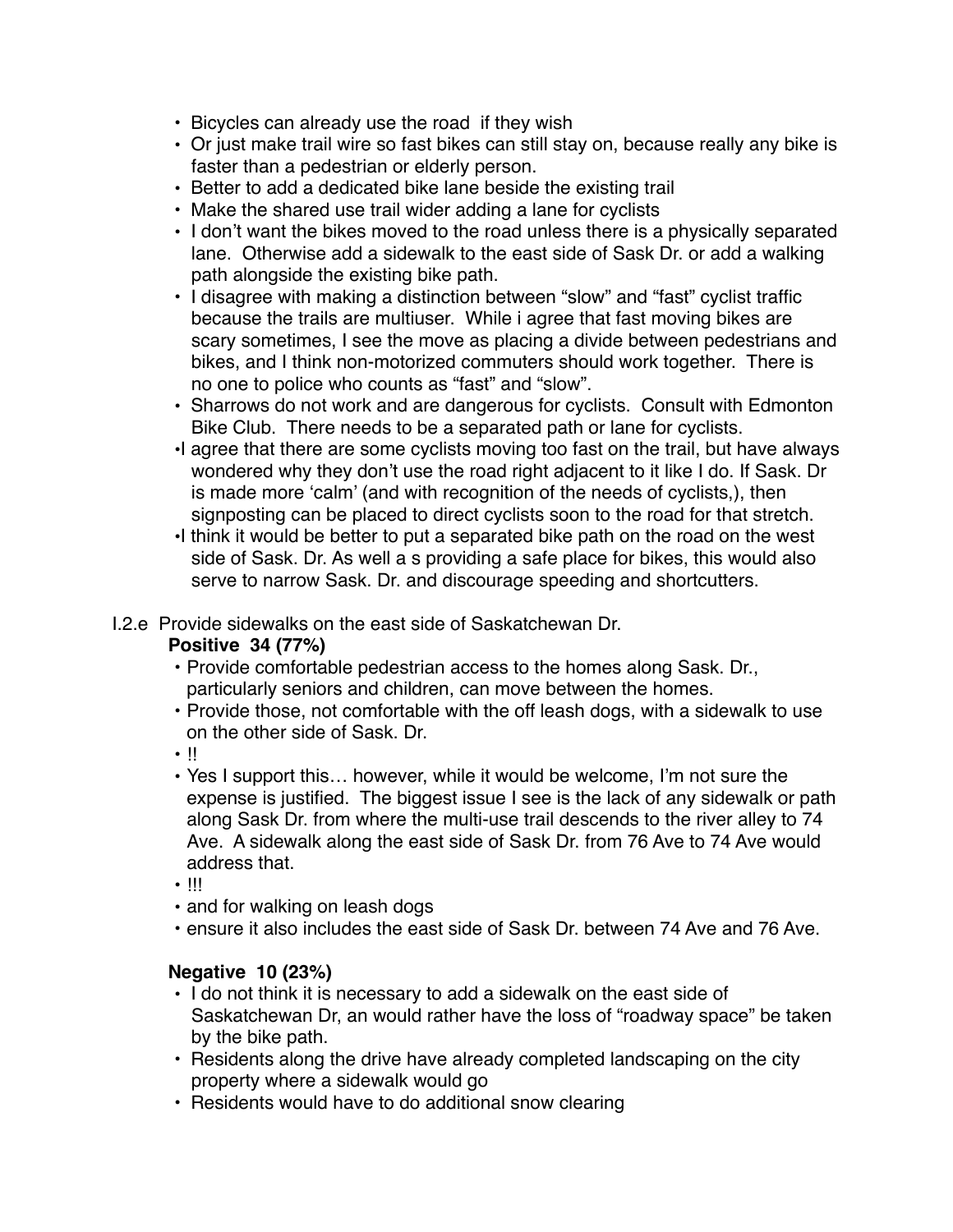- Not necessary to place sidewalks on both sides of Sask Dr.
- Enough walking space on the west side.
- why not provide a sidewalk next to bike path. It doesn't affect people's landscaping on Sask. Dr. and it will be way more cost effective.
- There is lots of space on the multi-use trail. Make it wider if you need to.
- I.2.f Extend the multi-use trail all the way to the pedestrian bridge over Belgravia Road. **Positive 41 (87%)**
	- Provide better access all along the drive, particularly in the winter.
	- South of the trail down into the river valley, there are not sidewalks along Sask. Dr., which means all people, dogs, children & strollers must go on the road.

• !

- There does need to be something added on the drive between 74 Ave and 75 Ave (currently a narrow mud path on the west side)
- good idea

# **Negative 6 (13%)**

- How much extra will this cost for snow removal though
- There are lots of paths & trails south along Sask Dr. and 71 Ave.
- The multi-use trail only needs to be extended from where it ends to 74 Ave. Beyond that there is a sidewalk.
- Only extend the multi-use path to 74 Ave. (from Univ. Ave.) There is no need for a long multi-use path from 74 Ave to the pedestrian bridge as there are numerous trail/paths along Saskatchewan Drive and 71 Ave.

# *I.2.g Make multi-use trail pedestrian only*

## *Positive 2 (33%)*

*• The "multi-use" trail should be renamed. It should be a "pedestrian only" trail. All Bikes should be kept out of the dog off leash area.*

# *Negative 4 (67%)*

*• Not unless there are bike lanes on Sask. Dr.*

# **I.3 Cycling**

I.3.a Make Saskatchewan Drive a sharrow for fast moving cyclists.

# **Positive 26 (63%)**

- Give fast moving cyclists an alternative to using multi-use trail since it is used heavily by the elderly, slower moving family groups and dog walkers.
- May provide some additional traffic slowing.
- !

## **Negative 15 (37%)**

• I've used Sask. DR. to cycle on for over 40 years without the "sharrow" designation, the same as I use my car there.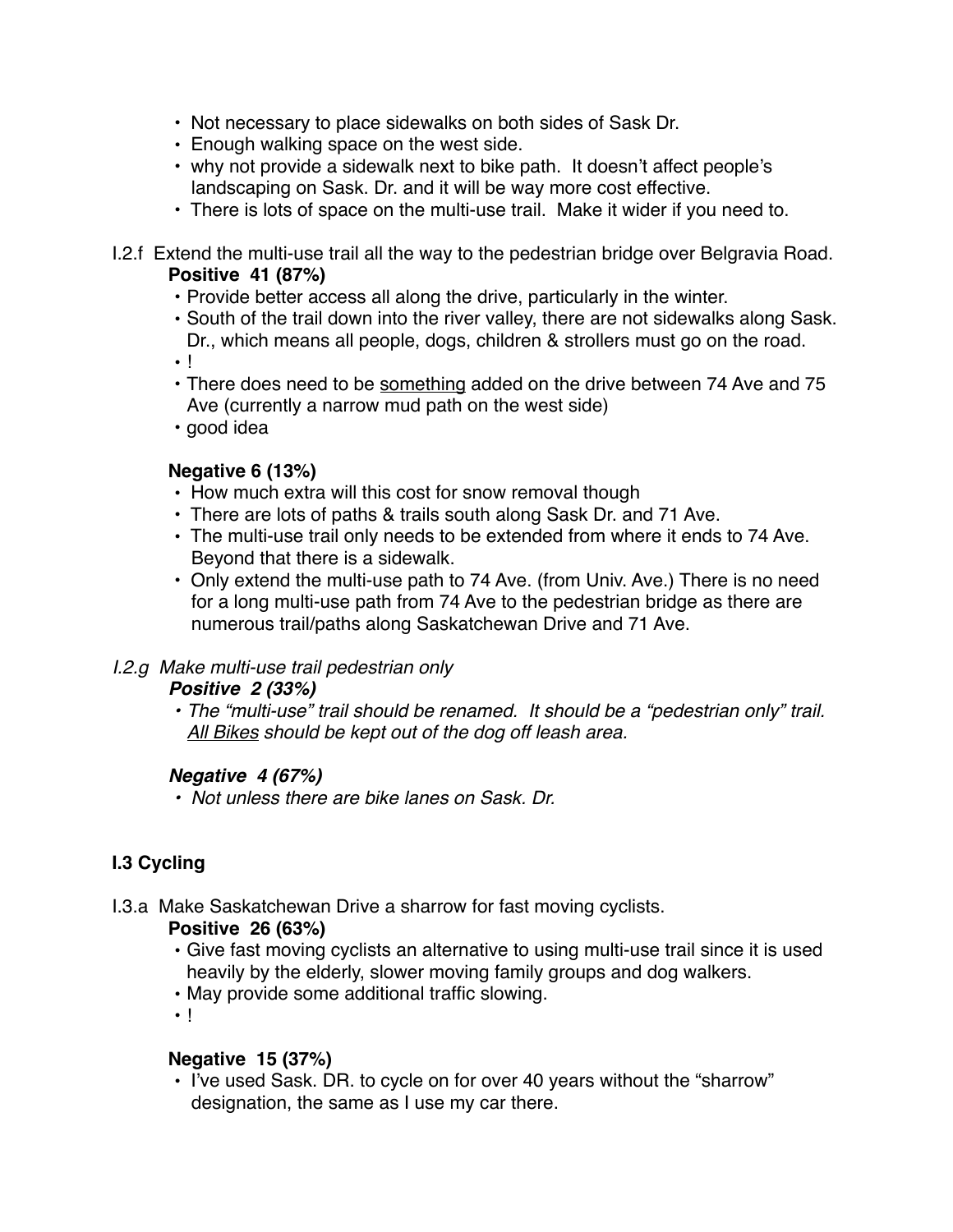- I do not think it necessary to add the sharrow bike lane along Saskatchewan Dr. but would suggest one of the 1.3.c or 1.3.d.
- This already happens i.e. road use with groups of fast moving cyclists no need for expensive signing
- Bike lanes on a busy road don't work for me. I think the situation is OK as is
- Sharrows are not safe for cyclists, either have separate lane or multi-use trail for cyclists to use. You need separation between vehicles and bikes. Sharrows have not been effective in Edmonton or Calgary and they are covered in snow for a good part of the year.
- I.3.b Put in a bike curb from the road at the top of the paved trail going down into the river valley.

# **Positive 33 (89%)**

• Allow access to river valley from the road instead of forcing bikes through a congested area on the multi-use trail.

# **Negative 4 (11%)**

- Just do't this this would work.
- *I.3.c Widen multi-use trail or develop 2 separate trails to separate cyclists from other users.*

*Positive 12 (92%)*

# *Negative 1 (8%)*

*I.3.d Create a bike only path on the west side of the road separated by a curb from that used by vehicles.*

# *Positive 2*

*•*

- *• Eliminate sharrows, use separate lane or path for cyclists safety*
- *• Is there room on Saskatchewan Dr. for dedicated bike lanes both sides in addition to the parking on the east side. That would provide more incentive for the bikes to stay off the trail away from dogs, children and seniors.*

# *Negative*

- *I.3.e Align ramps onto the multiuser trail with 74 Ave. and 76 Ave.*
- *I.3.f Put in ramp on 76 Ave on the north side of the intersection so cyclists going north onto the multi-use trail don't have to cross 76 Ave.*

# **II 115 St. - University Ave. to 76 Ave.**

# **II.1 Driving**

II.1.a Lower traffic speed to 40 km/hr at most, possibly 30 km/hr **Positive Slower 20 (49%) / 30 km/h 3 (7%) / 40 km/h 8 (20%) / Total 31 (76%)**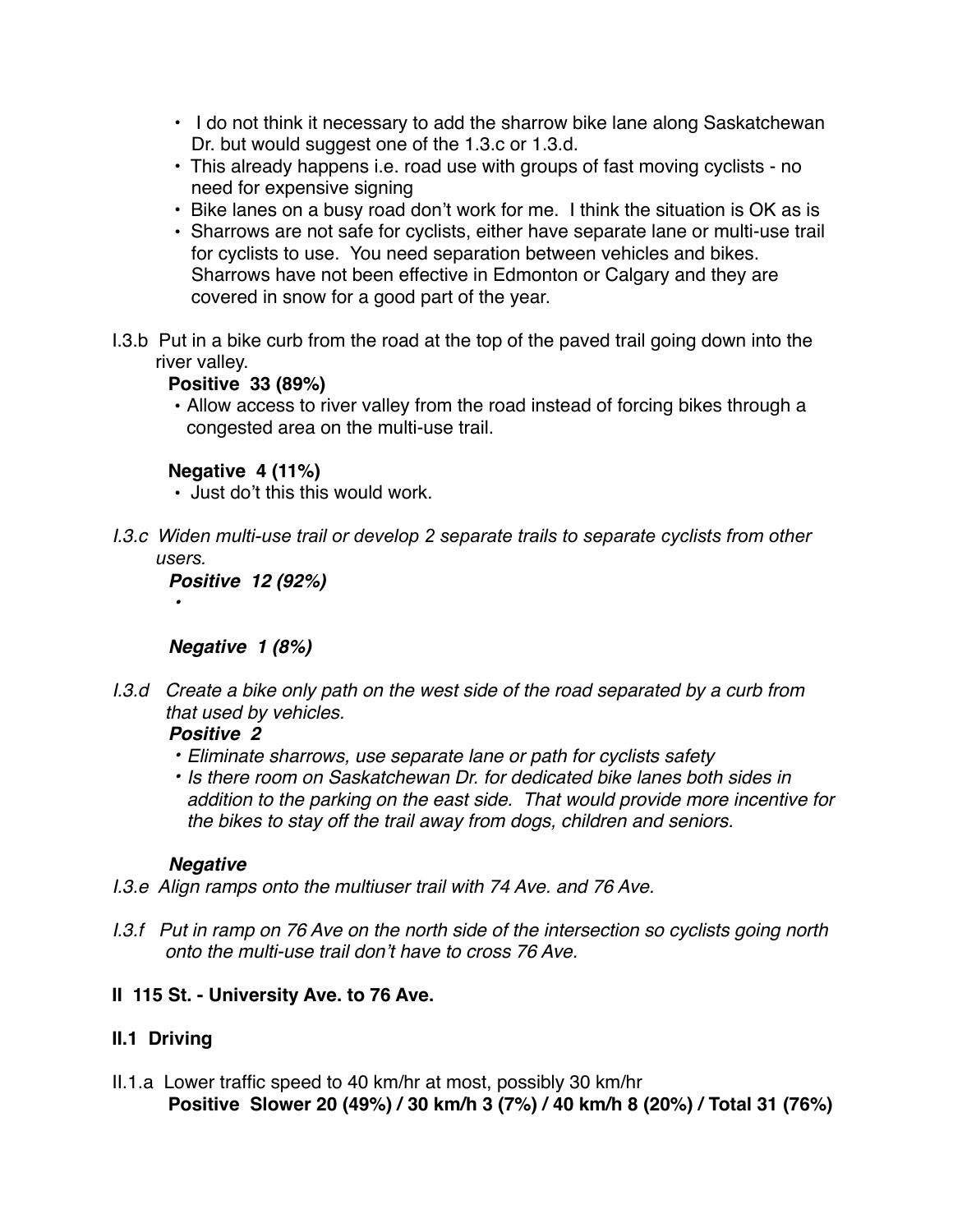- Majour stretch of roadway into and out of Belgravia with no traffic restrictions so speeding is common.
- This sharrow roadway is a heavily used cycling access to the University.
- Pedestrians cross this roadway regularly to access the LRT and local businesses.
- The opportunity to speed is incompatible with the safe use of this section of road by cyclists and pedestrians.
- This is the main route out of the neighbourhood at rush hour, due to traffic back up at the train tracks

# **Negative (24%)**

- The unposed limit of 50 km/h is fine, the real problem is drivers illegally travelling at 60-80 km/h
- If current speed limits are not adequately enforced then how will a lower speed limit improve this?

• II.1.b Install traffic humps (designed to be driven over comfortably at the posted speed limit) (designed to be driven over comfortably at the posted speed limit)

# **Positive 23 (61%)**

- Majour stretch of roadway into and out of Belgravia with no traffic restrictions so speeding is common.
- This sharrow roadway is a heavily used cycling access to the University.
- Pedestrians cross this roadway regularly to access the LRT and local businesses.
- The opportunity to speed is incompatible with the safe use of this section of road by cyclists and pedestrians.
- But minimal number at intersections at most (to help lower speed)

# **Negative 15 (39%)**

- Traffic humps would be at least as discouraging to Belgravia residents as they would to short-cutters.
- I'm not really opposed to traffic humps, but would 4 way stops be a better alternative? Which is more effective at reducing speeds?
- no speed humps please
- Do not add speed bumps. In winter it will cause more problems for graders. The bumps will need constant repairs.
- Traffic humps are exceptionally annoying (low cars, bikes etc.)
- Traffic humps create street plowing issues, motorist speeding up and breaking which creates noise issues for local residents. Has a one way northbound been considered.
- II.1.c Separate straight and left turning traffic from the right turning traffic (2 lanes) leaving Belgravia at the north end of 115 St. **Positive 36 (88%)**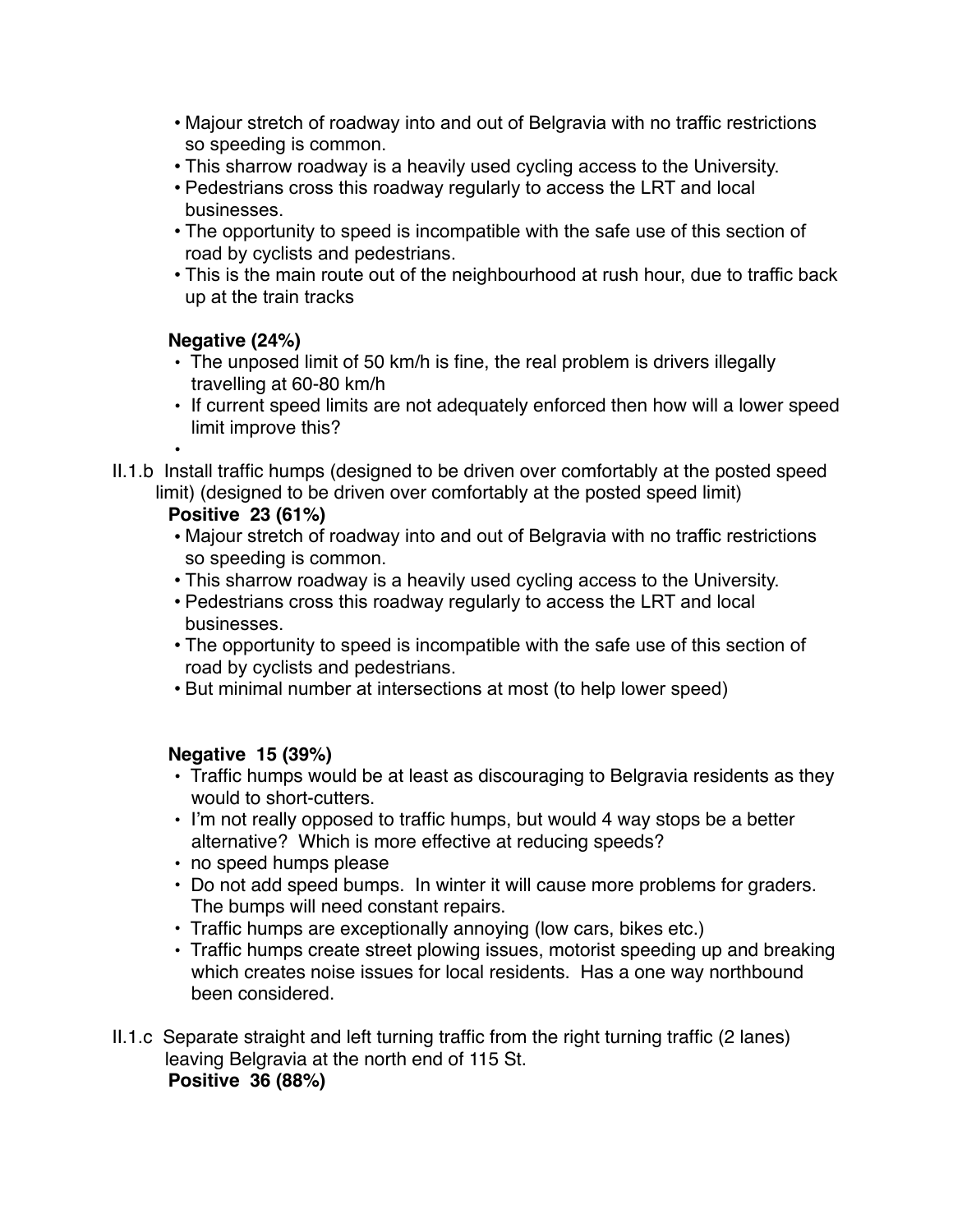- Right turners exiting Belgravia on 115 St. often cannot go because traffic either backed up to the east or left turners out of the Edmonton Clinic believe they have right of way and cut off right turners.
- Left turners out of Belgravia, in order to avoid getting caught behind the right turners and missing the infrequent light, often go into the oncoming lane to turn left.
- Yes please! this is a very dangerous area for drivers and pedestrians.
- Adding to the vehicles jostling for position are pedestrians and cyclists who also don't want to miss their infrequent opportunity to cross University Ave. and may cross unsafely with all the unpredictable traffic.

• !

- May have advantages if the intersection can be properly designed.
- I'm not sure if this is possible given the width of 115 St.
- II.1.c and its sister recommendation V.1.d is my SINGLE MOST IMPORTANT CHANGE. If nothing else is done, I'd like to see this. We talk a lot about how we can make things more difficult for drivers (rightly so for short-cutters) but this is a change that will make a huge difference for us Belgravians. In conjunction with this change, the timing of the traffic light MUST be altered to reduce the incredibly long waiting teams and the routing of left-turners from the Edmonton Clinic must be addressed.

# **Negative 5 (12%)**

- There is not enough space on 115 St. to install 3 dedicated lanes. The problem only presents itself for 30-60 minutes each day. Calls for 3 dedicated lanes at this corner would only lead to calls to widen or expand 115 St., which is not what we need.
- •There is probably not enough room for this perhaps overhead arrow? Seems most drivers who block this are unaware.
- There does not seem to be enough rood to accommodate all the lanes required..
- *II.1.d Take cycle route and parking off 115 St. to make it a main north south corridor from 73 Ave. to University Ave.*

*Positive 1 (12%)*

*• .*

## *Negative 7 (82%)*

- *115 St. must be crossed by pedestrians accessing the LRT, local businesses, and McKernan School, clearing the way to allow drivers to go more quickly does not make sense.*
- *The total time to drive the total length of 115 St. in Belgravia is currently between 1.5 and 2 minutes. There is no reason to change the street so traffic can go more quickly.*
- *No! Children live on this street and it is major pedestrian route/crossing for LRT.*
- *Will overflow 4 way stop at 76.*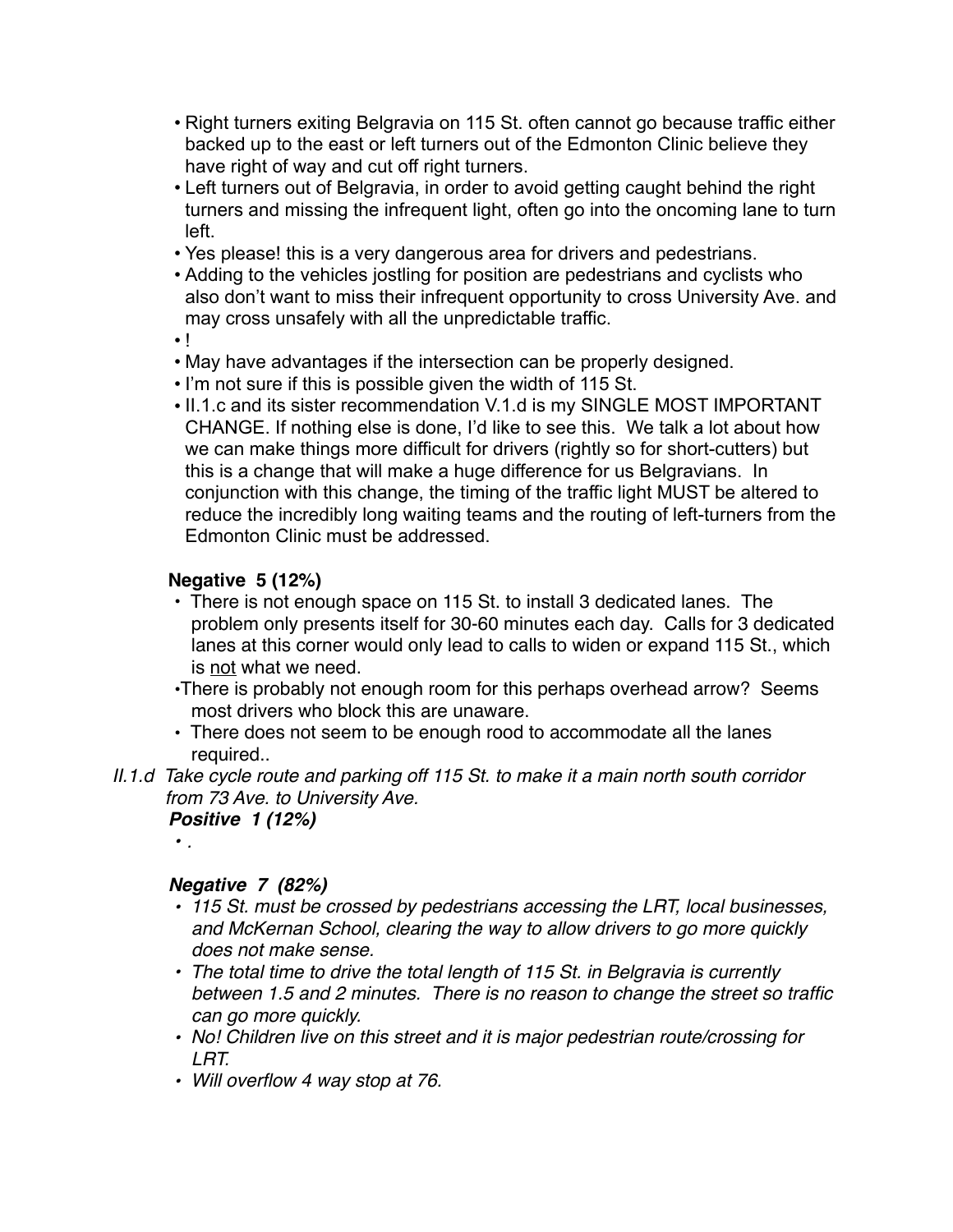# **II.2 Walking**

- II.2.a Provide a sidewalk on the east side of 115 street for the entire length **Positive 39 (91%)**
	- Provide comfortable pedestrian access to the homes along 115 St. particularly for seniors and children.
	- Sidewalk on both sides of 115 St. would reduce the number of pedestrians crossing to the east side of the street at the confusing intersection with University Ave.
	- I agree that the sidewalk on 115 St. could be improved.
	- !

•

- If the cost is negligible, then I'll support this, however I'm not sure it's justified. Perhaps a sidewalk along the east side of 115 St from 80 Ave to University Ave will mitigate the concern of congestion at the Univ Ave intersection
- very good idea

## **Negative 4 (9%)**

II.2.b Provide marked pedestrian crosswalks at 76 Avenue, 78 Avenue, 80 Avenue and before the University Avenue service road.

## **Positive 35 (88%)**

- Crosswalks would remind drivers to slow down & provide pedestrians with safer crossings. Pedestrians frequently cross 115 Ave. to access the LRT, McKernan School and local businesses.
- I think a crosswalk at 76 Ave and 78 Ave should be sufficient
- very good idea

# **Negative 5 (12%)**

- I believe it is safer to route cyclists on the path to the west of the LRT tracks, separated from vehicle traffic.
- II.2.c. Provide a larger safe island for pedestrians on the southeast corner of the intersection of 115 Street and University Avenue.

## **Positive 36 (88%)**

- Currently there is not enough room for the number of pedestrians that are frequently waiting to cross on the southeast side of the 115 Street and University Avenue intersection.
- Make the pedestrian traffic signal more accessible for cyclists
- very good idea

# **Negative 5 (12%)**

• If anything needs to be larger/more prominent, it would be the pedestrian island on the west.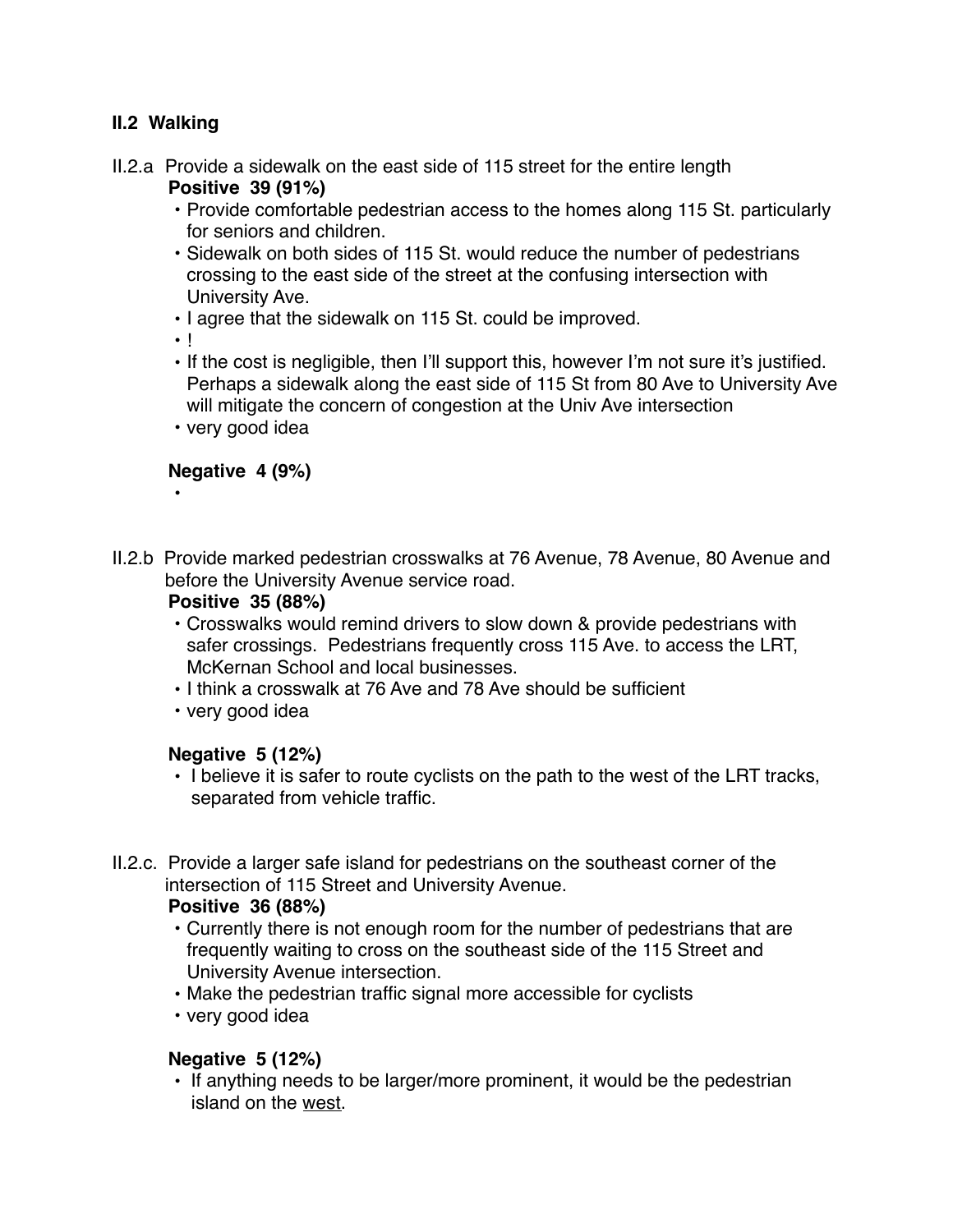- Not sure this is practical and realistic for the short time this is required each day when university is in session.
- *II.2.d Provide elevated crosswalks instead of speed humps (designed to be driven over comfortably at the posted speed limit) at 76, 78 and 80 Avenues. Positive 3 (60%)*

## *Negative 2 (40%)*

*II.2.e Move pedestrians to the west side of the intersection at 115 St. and University Ave*

*Positive 1 • .*

## *Negative*

*• .*

*• .*

*•* 

# **II.3 Cycling**

II.3.a Put a greenbox in front of **straight and left turning** vehicles for cyclists going across University Ave.on 115 St

## **Positive 26 (68%)**

- Currently no safe place for cyclists to be with the jostling vehicles at the intersection of University Ave. & 115 St. & they don't belong with pedestrians.
- Although it is a good idea, I don't know if enough drivers will stay back far enough if they want to creep ahead and turn right on University Ave. when they have a red light.

## **Negative 12 (32%)**

- How will vehicles turn right on re if that is there?
- No, at this corner, it is appropriate for bicycles to cross with pedestrians.
- No green box there is not enough room! Cyclists should dismount and walk with pedestrians…better to be away from cars at that intersection
- Needs more explanation as this could be very congested. Does the mean cyclists right be blocking access to service road? I would dispute that this is a "heavily " used bike route from my observations.
- Better to event the existing bike lane at 114 north across Univ Ave rather than using all into this 115 St. intersection
- Shares in Belgravia should be eliminated and separate lanes or path for cyclists should be the preferred option.
- Very busy with multi directions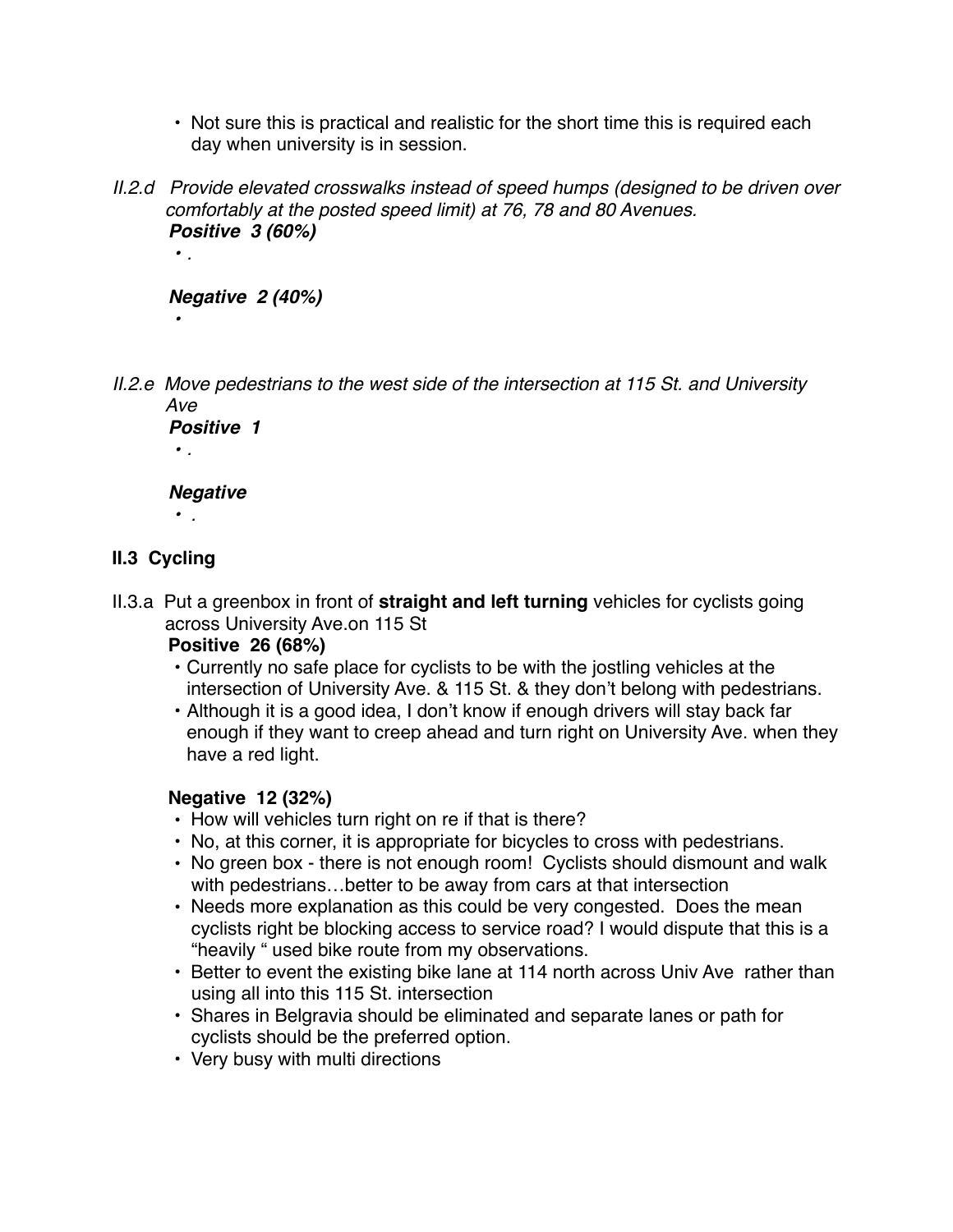•This is one I really don't like. I commute to work on 115 St. by bicycle. I also use this as a main exit from eh community by car. A group of bicycles in the green box would prevent mw making a right turn on the very long red light.

## II.3.b Maintain existing sharrows

# **Positive 27 (77%)**

- Suggested traffic slowing measures will improve the safety on this heavily used bike route.
- Yes, keep as sharrows; but no don't put any money into maintaining markings on the roadway
- The shadow markings are poorly maintained and almost invisible, especially when roads are wet or dirty. We need these and bike lanes markings to be maintained better.

# **Negative 8 (23%)**

- Sharrows are dangerous for cyclists need separate path or lane for cyclists.
- Parking should be further restricted so cyclists don't get pushed into traffic.

# *II.3.c Add actual bike lanes along 115 Street*

*Positive 8 (89%)*

*• .*

*• .*

*•* 

*Negative 1 (11%)*

*• . II.3.d Remove bikes from 115 Street Positive 1 (12%)*

*Negative 7 (88%)*

# **III Belgravia School / Community Hall / Playground / Sports Fields**

# **III.1 Driving**

III.1.a Maintain a traffic speed restriction of 30 km/hr 24 hours on 74 Avenue and 73 Avenue in the current school zone

## **Positive 31 (79%)**

- The school is not the only facility in the area that is accessed by children. All year round, throughout the day and evening children are accessing the playground, community hall, skating rink and sports fields.
- By keeping the speed at 30 km/hr at all times, there won't be a tendency for drivers to forget to slow down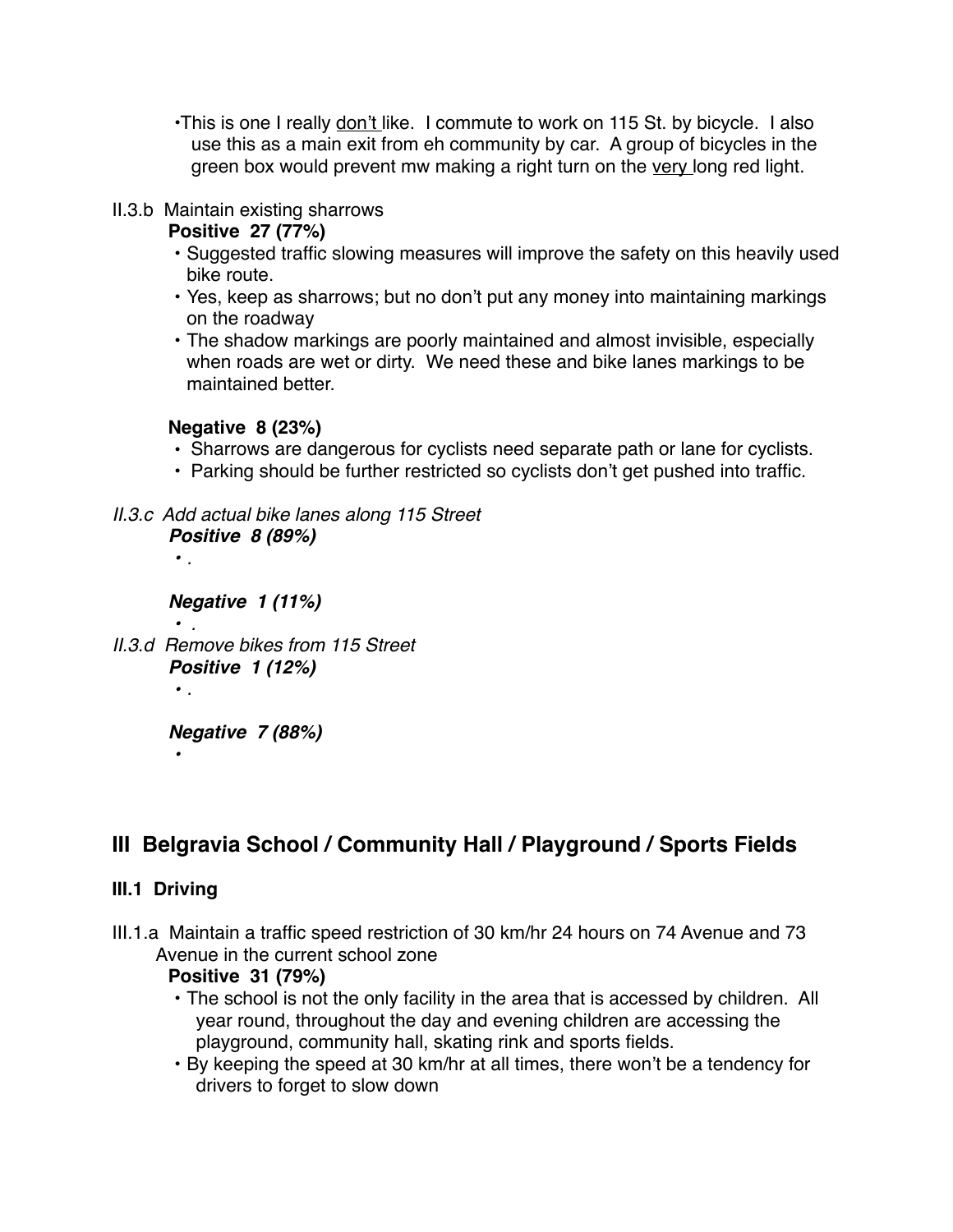• Yes, these types of restrictions and modifications are much easier to support and justify when they are in front of a school.

# **Negative 8 (21%)**

- Is speeding a problem here? Pedestrian crosswalks and existing signage should be adequate. I think stronger justification is needed than "won't be a tendency for drivers to forget to slow down.
- Prefer the entire community at 40 km/h too confusing with playground zones in other parts of the city.
- No keep it consistent with other school zones in the city.
- Keep the speed limit consistent with other school zones in the city.
- III.1.b Install traffic humps (designed to be driven over comfortably at the posted speed limit) (designed to be driven over comfortably at the posted speed limit) directly in front of the school between 115 street and 118 Street

# **Positive 26 (68%)**

• One of the main sources of traffic in front of the school is parents dropping children off that are often in a hurry to get to work. Speed humps (designed to be driven over comfortably at the posted speed limit) (designed to be driven over comfortably at the posted speed limit) will remind them to slow down.

•Yes, these types of restrictions and modifications are much easier to support and justify when they are in front of a school.

# **Negative 12 (32%)**

- NO SPEED HUMPS!!!! NO SPEED HUMPS!!!! We have them out at the cain and they are AWFUL!!!!!
- Speed humps to "remind" parents to slow down? These are their own kids.
- Traffic humps cause problems for street plowing
- no humps
- •Traffic humps cause problems for street plowing. Southgate shopping centres removes most of theirs in the winter time.
- III.1.c Install lay-bys on the south side of 74 Avenue for drop-offs in front of the school and the north side of 73 Avenue for dropping off people to the school, playground or community hall

# **Positive 30 (91%)**

- Yes, I support this. This sounds like a good idea, but do we have evidence this will work? Is parking eliminated with lay-bys.
- Long overdue!
- good idea
- big enough for DATS van.

# **Negative 3 (9%)**

• Worried about the location, size and look of the lay-bys. Do not want it to become community parking lot for hall parties.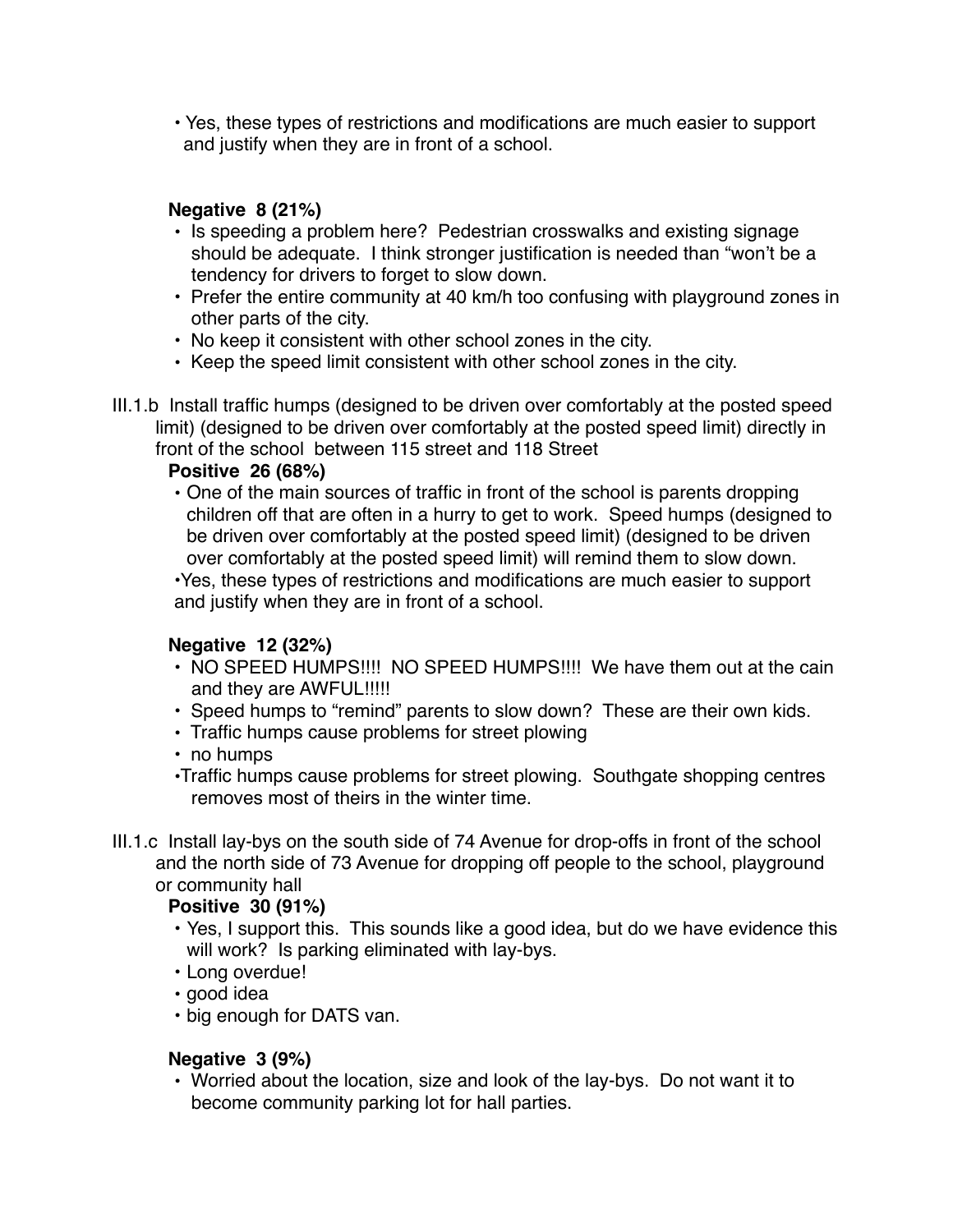• Maybe more people could just walk to the community school like my kids did for 6 years. This will impact the environment and likely take out trees.

*III.1.d Used raised pedestrian crossings instead of speed humps (designed to be driven over comfortably at the posted speed limit)*

*Positive 3 • . Negative • .*

*III.1.e Install solar speed indicator on 74 Avenue by the school. Positive 2*

*• Provide a visual reminder to keep speed in check.*

*• .*

## *Negative*

*• .*

# **III.2 Walking**

- III.2.a Provide a marked pedestrian crossings on 74 Avenue on both sides of 116 Street with curb extensions
	- **Positive 36 (88%)**
	- This location sees a lot of pedestrians; elementary school students, adults with young children going to the playground and community hall, adults and seniors accessing the community hall and people of all ages accessing the sports fields. It is difficult to see around parked cars to cross safely.

• good idea

**Negative 5 (12%)**

*III.2.b Make the pedestrian crossings raised. Positive 3*

*• .*

•

# *Negative*

*• .*

*• .*

*III.32.c Provide a marked pedestrian crossing on 73 Avenue & 116 St, round curb and a bigger sign on 116 St before 73 Ave.*

*Positive 1*

*Negative*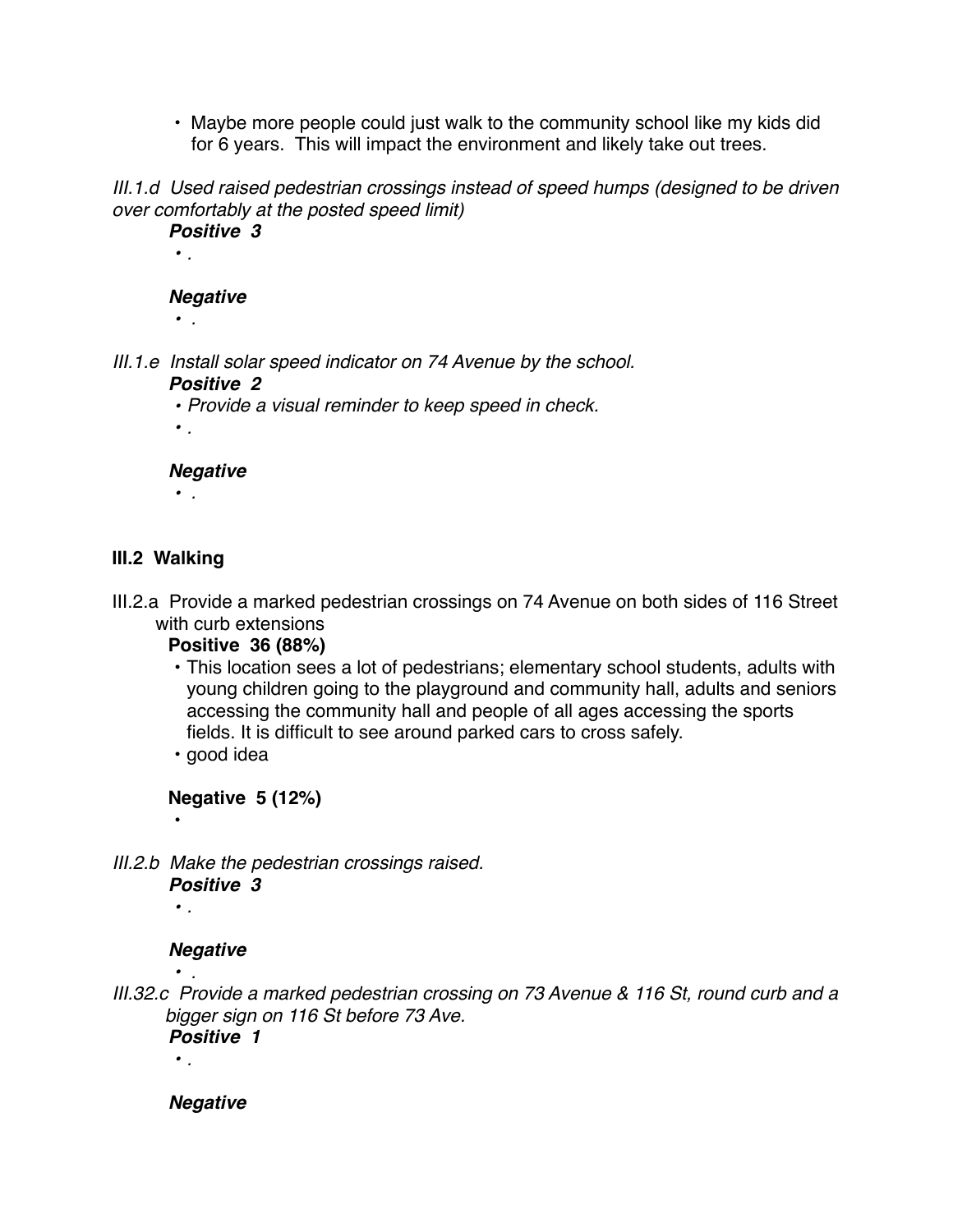# **IV 76 Avenue - Saskatchewan Drive to 114 Street**

# **IV.1 Driving**

*• .*

- IV.1.a Lower traffic speed to 40 km/hr at most, possibly 30 km/h
	- **Positive Slower 22 (55%) / 30 km/h 3 (8%) / 40 km/h 10 (25%) / Total 35 (78%)**
		- This is the main traffic route or shortcutting traffic. In order to discourage shortcutting we need to make it less appealing. Currently shortcutters can go at high speeds up to 115 Street or on some busier days to 116 Street. By limiting their speed they will be less inclined to think that this shortcut will speed up their overall commute.
		- We need to specific on the speed limit in the area. The speed limit int he area must be at least 40 km/h.

# **Negative 5 (12%)**

- The un posted limit of 50 km/s is appropriate.
- If the current speed limits are not adequately enforced then ho will a lower speed limit improve this? Regardless, will lower speeds deter short cutters?
- This is a main route for area residents to enter and leave the neighbourhood. Lowering speed limit and humps are not needed
- IV.1.b Install traffic humps (designed to be driven over comfortably at the posted speed limit)

# **Positive 23 (51%)**

- but minimal number at major intersections (to help lower speed).
- I'm not sure about traffic humps, although they do work well in Pleasantview.
- But ensure that cyclists don't have to go over them, they are a hazard.

# **Negative 22 (49%)**

- Speed bumps will be just as annoying to local traffic, if not more so.
- Traffic humps would be frustrating, and again I'm not sure this would deter a sufficient number of short cutters. Would 4 way stops be a better alternative?
- NO NO NO to Speed HUMPS!!!!
- Speed bumps are not the answer.
- Traffic humps are to severe for residents and they are a serous problem for road maintenance.
- Traffic humps are major problems for street plowing
- This is also a popular cycling route and riding over many speed bumps is not pleasant
- I don't think this is a practical solution
- Traffic humps create major problems for street plowing, motorists swerving to avoid them, baking and speeding up.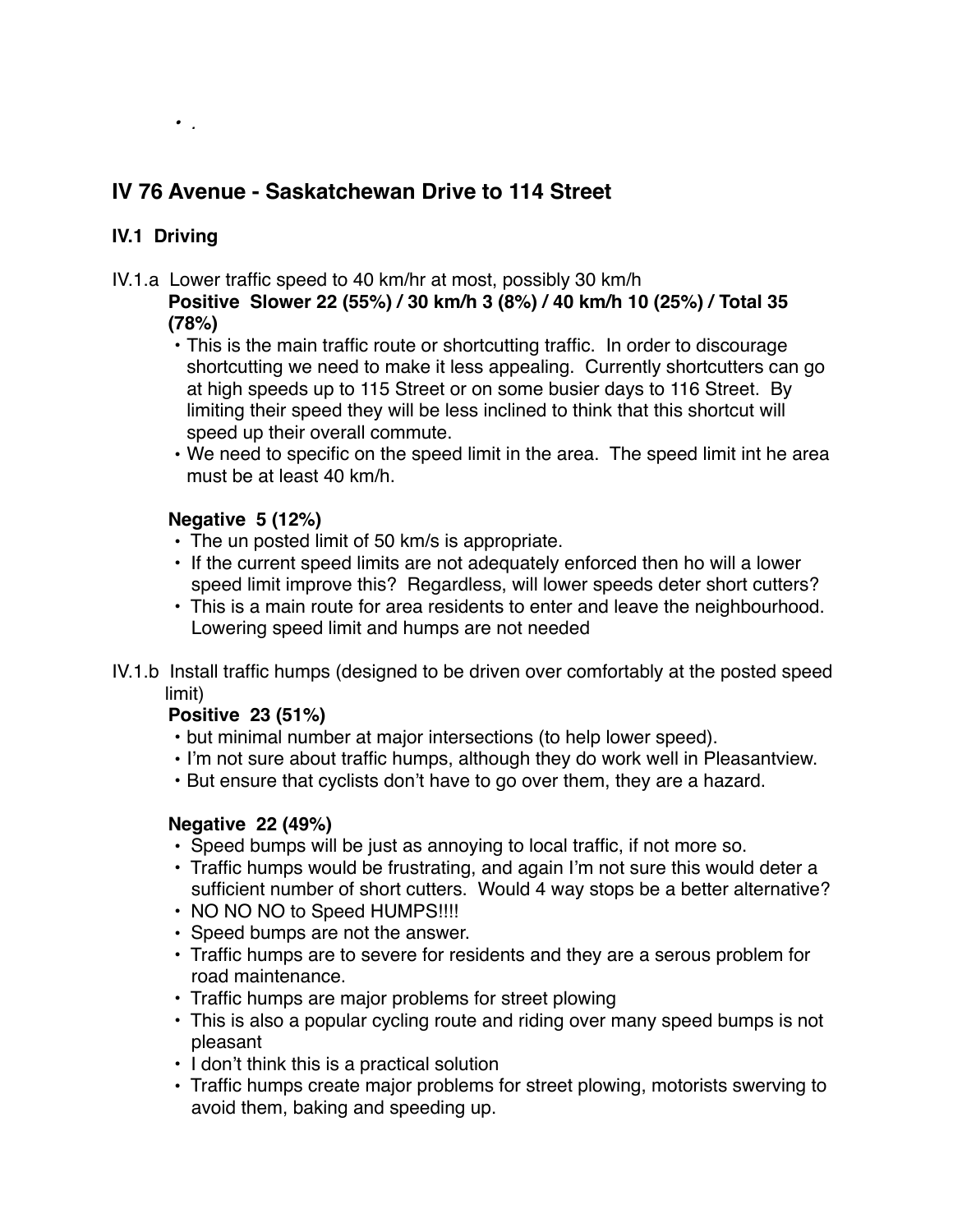*IV.1.c Combine speed humps (designed to be driven over comfortably at the posted speed limit) with elevated pedestrian crossings Positive 5*

## *Negative*

*• .*

*• .*

*IV.1.d Paint centre lines on 76 Avenue Positive • .*

## *Negative*

*• IV.1.e Install traffic calming extensions of curbs to slow eastbound traffic before 116 St and 115 St.* 

## **IV.2 Walking**

IV.2.a Improvements for pedestrians will be determined as part of the Engage 106-76 Project

**Positive** • .

## **Negative**

• IV.2.b Marked pedestrian crossing at 119 st. and 76 Ave. (elevated?)

#### **Positive 4**

- Marked not elevated.
- agree but not elevated.

## **Negative 1**

•

# **IV.3 Cycling**

IV.3.a Improvements for cycling on 76 Avenue will be determined as part of the Engage 106-76 Project

## **Positive**

- If bicycle lanes on 76 Ave are to remain, remove the pinch curbs at 76 Ave. and 116 St.
- I agree the area is a problem what about pedestrian lights, boulevard to beautify with trees and narrow the old and widening the bike lane and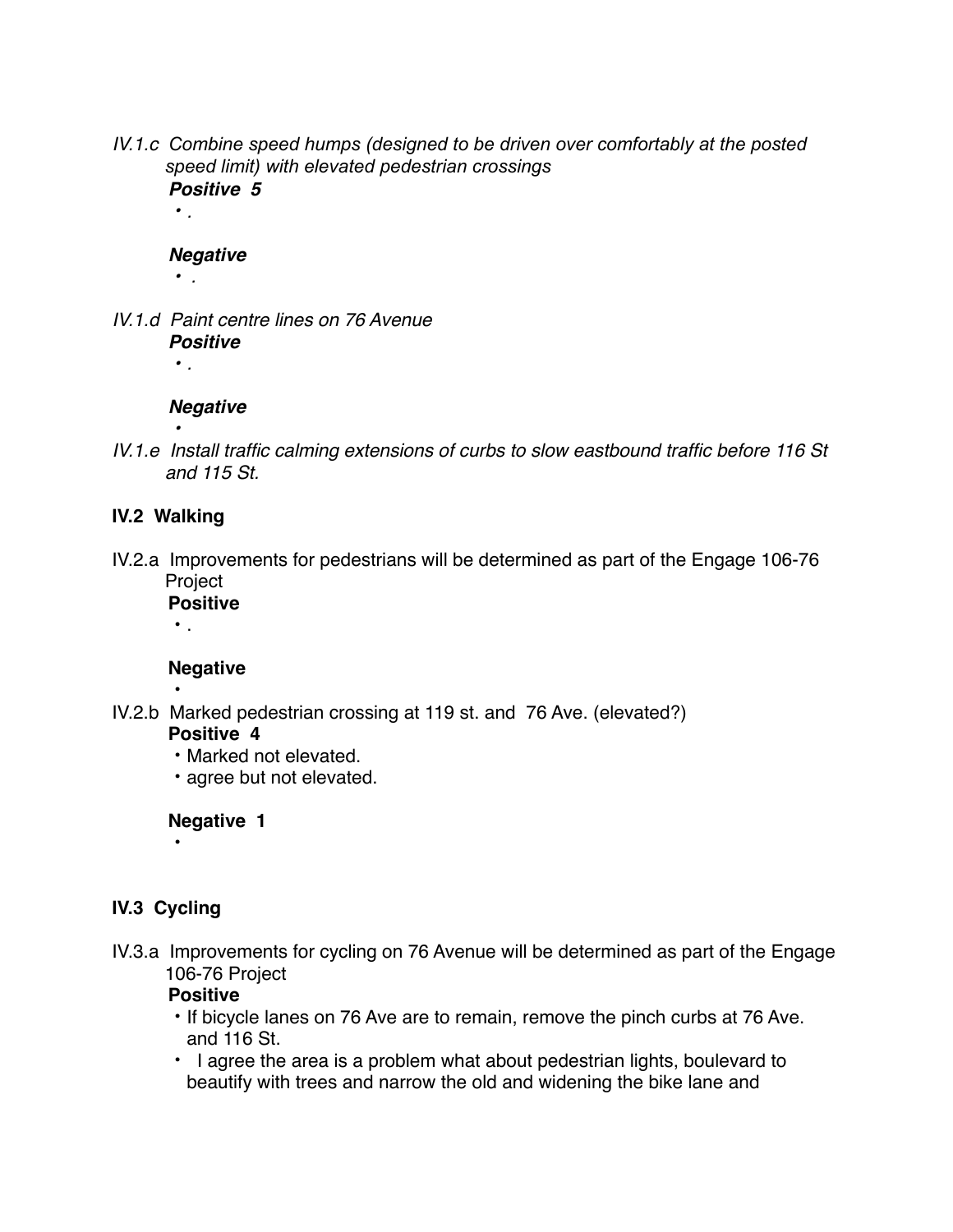preventing parking so bikes can actually bike safe. Cyclists should to have to bake with traffic on LHS and parked cars on RHS, this is dangerous.

## **Negative**

# **V General Community Improvements**

## **V.1 Driving**

•

V.1.a Reduce speed limits throughout the neighbourhood to a maximum of 40 km/h and possibly 30 km/h.

## **Positive Slower 16 (39%) / 30 km/h 3 (7%) / 40 km/h 13 (32%) / Total 32 (78%)**

- With the Installation of traffic slowing measures on main roads, this should prevent shortcutters from moving to side roads so they can go faster
- Currently speeds are limited on many f Belgravia side roads by the poor pavement condition After the renewal this will no longer be a limitation
- With the increase in neighbourhood density & associated increase in vehicles there may be more drivers living in the community that do not relate to the traffic needs of a family neighbourhood.
- I agree with lower speed limits proposed, either 30 or 40 is appropriate in our congested area!
- Traffic calming measures are critical to success. However, the traffic calming 'lobes' used to narrow the road at intersections (eg 116 St.) do not work. Traffic merely weaves into the oncoming lane.
- I strongly support a neighbourhood-wide 40 km/h speed limit.

# **Negative 9 (22%)**

- We don't think that reduced speed limits help. Annoyed drivers drive badly. Also time spent watching the speedometer is time not looking at the roadway.
- Unposted limit of 50 km/h is fine. The real problem is traffic that travels at 60 80 km/h, regardless of posted speed limits.
- If current speed limits are not adequately enforced then how ill a lower speed limit improve this?
- We oppose the reduction of speed limits in Belgravia s they will be ineffective without proper enforcement while being very inconvenient for all law abiding Belgravia residents. Before considering any new laws the current ones need to be properly enforced.
- •I don't think people will adhere regardless
- V.1.b Install a traffic calming circle at the intersection of 116 St. and 77 Ave. **Positive 24 (71%)**
	- With the installation of traffic slowing measures on the main roads, this will provide one more measure to prevent shortcutters from moving to side roads so they can go faster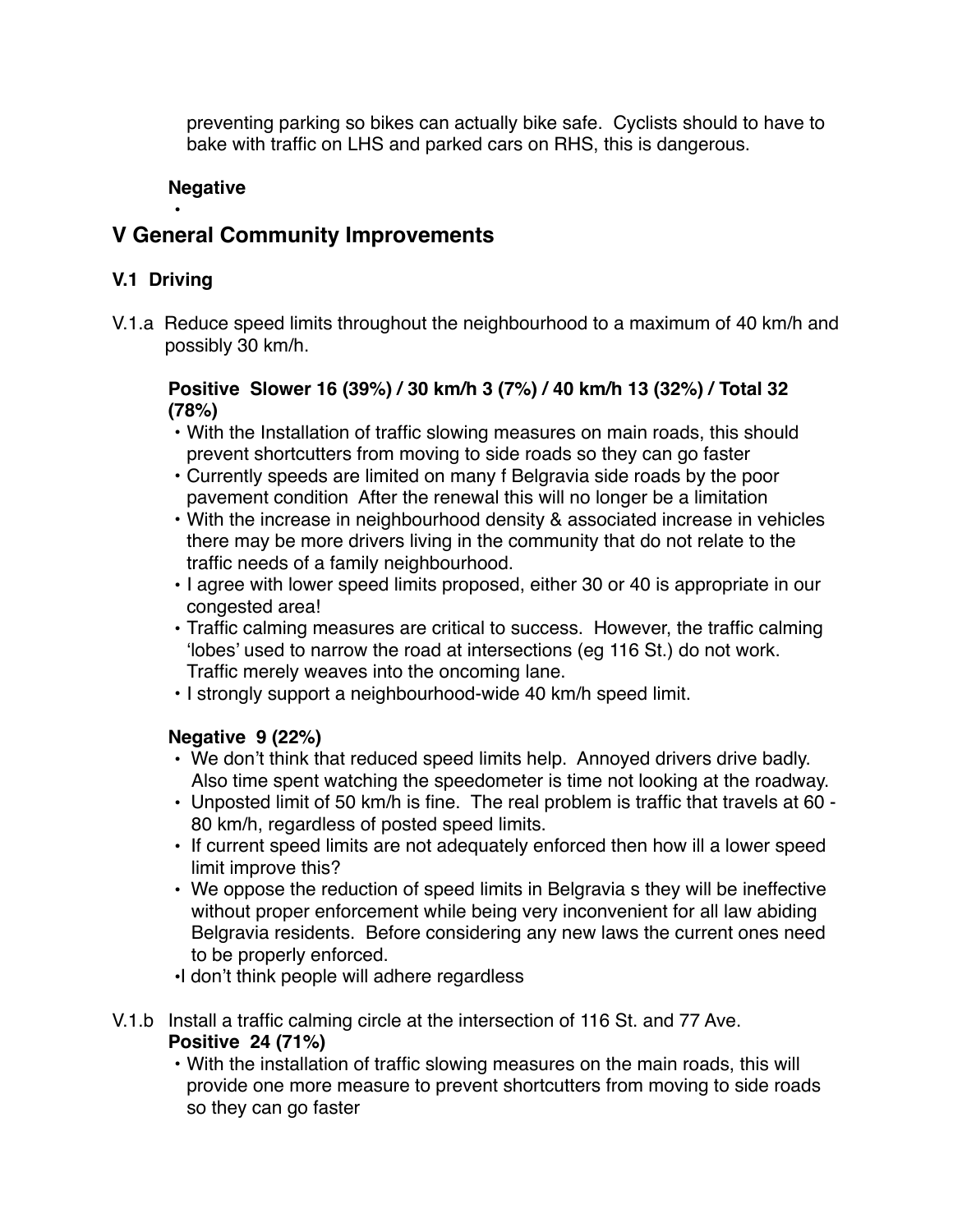- This is a very large uncontrolled intersection where yield to the right rules are not always followed as drivers rom each direction do not always those coming from the other directions.
- This 116th/77th misalignment has been a problem/complication for over 60 years.
- possibly however not sure if this will work as it is a strange intersection how about yield signs on 77 Ave. Also have concern about deep snow in winter before plowing.
- Not opposed to traffic circle, but I thing parking & flow of intersection needs to be thoroughly examined
- Not sure on this one. It is a big open are, but rather than just a traffic circle, why not a small micro-park in the middle with a small sculpture, sort of a miniature version of Alexander Circle in Glenora? I could be a really nice thing for that spot and would definitely slow traffic down . Not sure if it's possible but just a thought.

# **Negative 10 (29%)**

- seems like a lot of \$ and traffic circles aren't calming.
- V.1.c Install speed humps (designed to be driven over comfortably at the posted speed limit) at the north end of 119 Street to slow potential short cutting traffic avoiding a slower Saskatchewan Drive

# **Positive 24 (57%)**

• Prevent short cutters from viewing other roads in the neighbourhood as good short cutting options.

# **Negative 18 (43%)**

- Speed bumps are as likely to discourage local traffic as anyone else. Bumps may only serve to divert traffic to adjacent streets in the neighbourhood that don't have humps.
- Speed hump at corner could be dangerous could be placed further down at 79 or 80 Ave.
- Traffic humps are problems for street plowing
- In my experience it is very difficult to access Univ. Ave at high traffic times. I avoid it, I have not seen line-ups at this intersection.
- Traffic humps create major problems for street plowing, motorists swerving to avoid them, braking and speeding up, which causes noise for local residents.
- V.1.d Make the service road on the south side of University Avenue between 115 Street and 119 Street one way westbound **Positive 31 (84%)**

# • This reduces the complexity of the already complicated intersection discussed in II.1.c

- Prevents short cutters from using the service road to get ahead of eastbound traffic on University Ave.
- This has possibilities but will cause access issues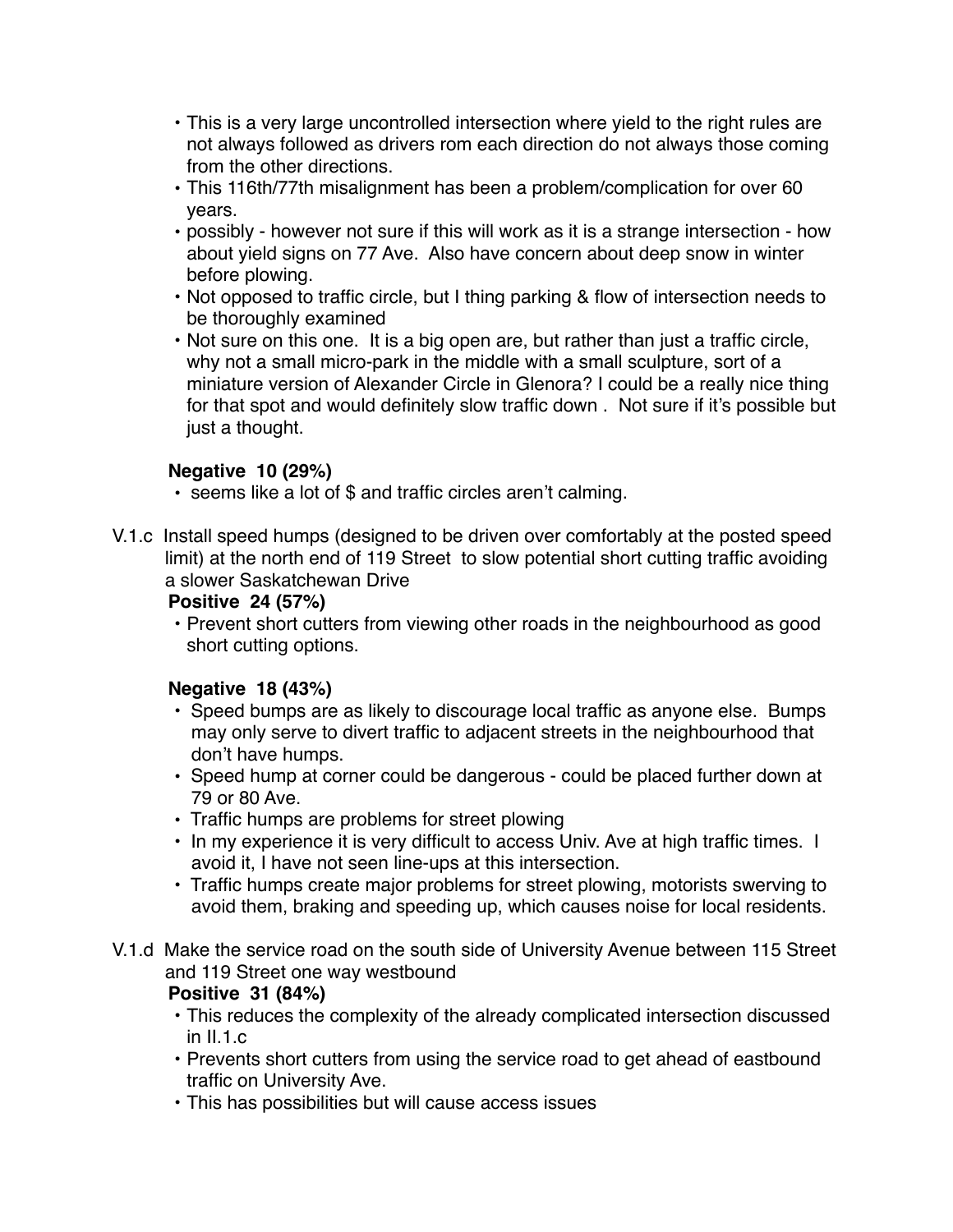- Excellent idea. This will also improve safety for cyclists on the service road,, who now must negotiate between parked cars and 2-way, of ten impatient vehicle traffic.
- Yes! This requires that the service road be entered from 115 St. rather than 119 St. In addition to preventing short cutters from using the service road to get ahead of eastbound traffic on University Ave., this has two advantages for drivers entering the service road to park or to each they own homes:
	- There is now a left run bay and a traffic light with a left turn arrow for vehicles westbound on University Ave. that are turning left into 115 ST. None of this his present at 119 St.
	- Vehicles accessing the service road at 119 St first run into 199 St. from University Ave, but then must immediately turn left into the service road. But the entrance too the service road is frequently blocked by vehicles northbound on 119 St. waiting to enter University Ave. At 115 St., a right turn is required to enter the service road, so vehicles northbound on 115 St., waiting at the traffic light to tender or cross University Ave, are not an impediment.
- "BUT" not for cyclists. Cyclists exiting Belgravia to the University have few safe places to cross University Ave. without actually going onto the unsafe University Ave itself. A key safe crossing is at 117 St/University Ave., with many cyclists using 117 St. as a safe northbound route. A special marked lane should be made for cyclists going in the opposite direction to the new one-way direction. This has been done in another nearby location (89Ave between 116 and 117 St.). Otherwise, you will force bicyclists onto the sidewalk or cycle the wrong direction, as University Ave is **\*completely\*** bicycle unfriendly (speeds way too high, lots of vehicles, including heavy ones etc.)

# **Negative 6 (16%)**

- Eliminating eastbound access to the University Ave. service road will only make resident access more problematic for those who live on or adjacent to University Ave.
- I live on University Ave., do not make the service road a one way.
- •If this was one way west bound how would we park.
- *V.1.e Traffic calming on other streets (74, 78, 119, 118) where speeding is frequent. Positive 4*

## *• .*

# *Negative*

- 
- *V.1.f 4 way stop at 119 St. and 76 Ave because of poor visibility created by curve in the road.*

# *Positive 5 (83%)*

*• The site lines at this intersection are rather poor, and eastbound traffic routinely just the corner making this a hazardous intersection. This will also*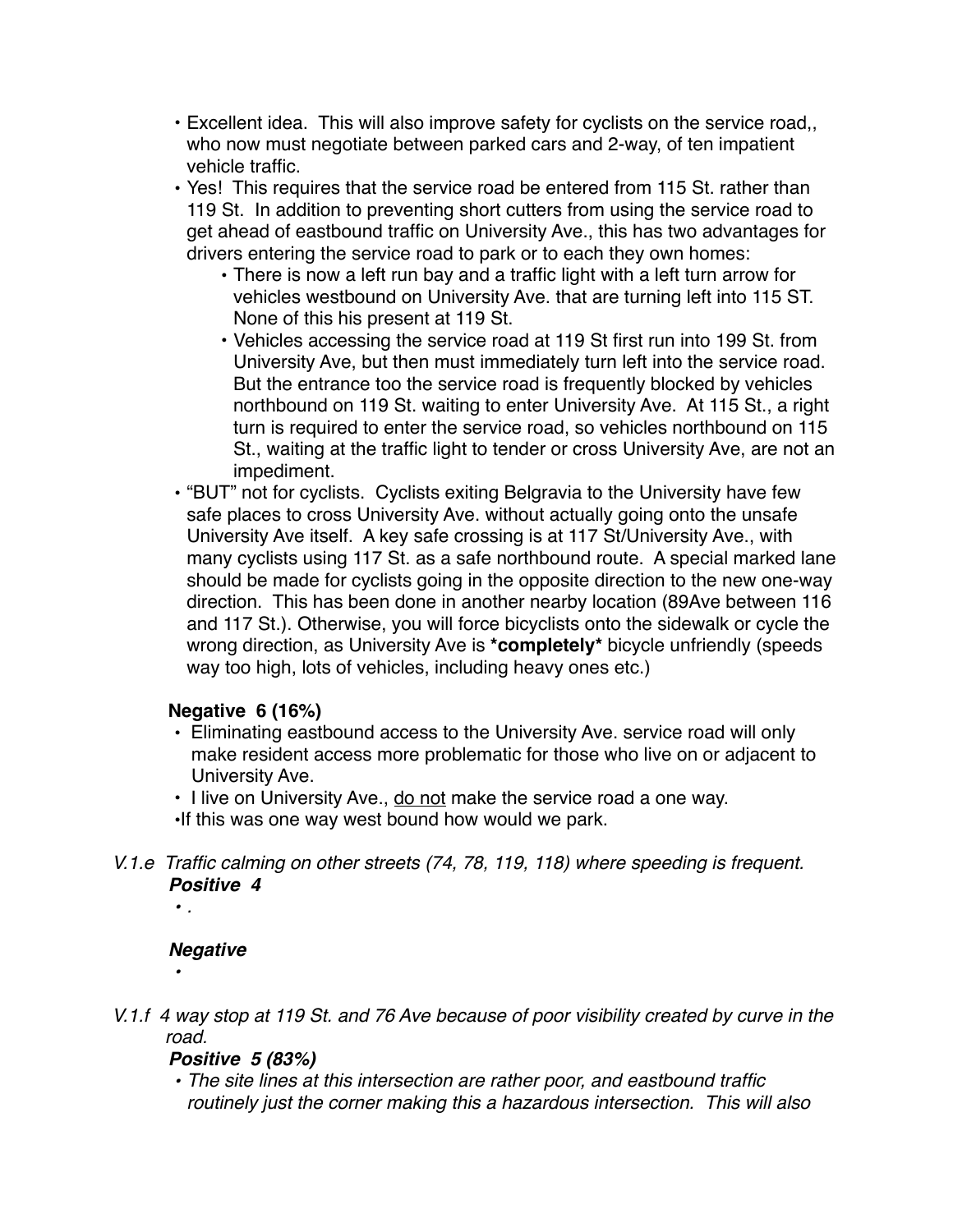*help with slowing traffic, especially speeding traffic rounding the corner from Sask Dr. onto 76 Ave.*

*Negative 1 (17%)*

*V.1.g Make the intersection at 78 Ave and 119 St. a traffic calming circle. Positive 4*

## *Negative*

*•* 

*• .*

*• .*

*•* 

- *V.1.h Eliminate the right turns at 78 Ave. and 119 St. and 72 Ave. and 119 St. Positive 1*
	- *• Eliminate right turning roads that are redundant when there is a proper intersection nearby. Examples include 78 Ave. and 119 St., 72 Ave and 119 St, This would save on road maintenance, and slow removal, and eliminate odd traffic flow for a residential neighbourhood.*
	- *Negative*

*• .*

*•* 

*V.1.i Use more curb extensions than speed humps to slow traffic.*

## *Positive 1 (33%)*

*• Pedestrian are most vulnerable so this is good for them. Can it be modified for cyclists.*

# *Negative 2 (67%)*

- *They are a hazard for cyclist and unseen under a heavy snow fall.*
- *This is challenging for cyclists*
- *V.1.j Install more 4-way stops rather than speed humps.*

## *Positive 4 (57%)*

- *• Various techniques may be successful in cutting down shortcutting, but may also inconvenience residents in off peak hours. Speed humps and the like can still shake a vehicle up and are possibly a problem in deep snow. Will they impede snow clearing? Also if speed humps is not full width of roadway, people may steer to dies of road to partially avoid it and in doing so occupy cycle lane. Are they best place at intersections or in id block? What about intruding a few more 4 way stops on 76 Ave and some streets.*
- *• Yes, better for pedestrians safety.*

# *Negative 3 (43%)*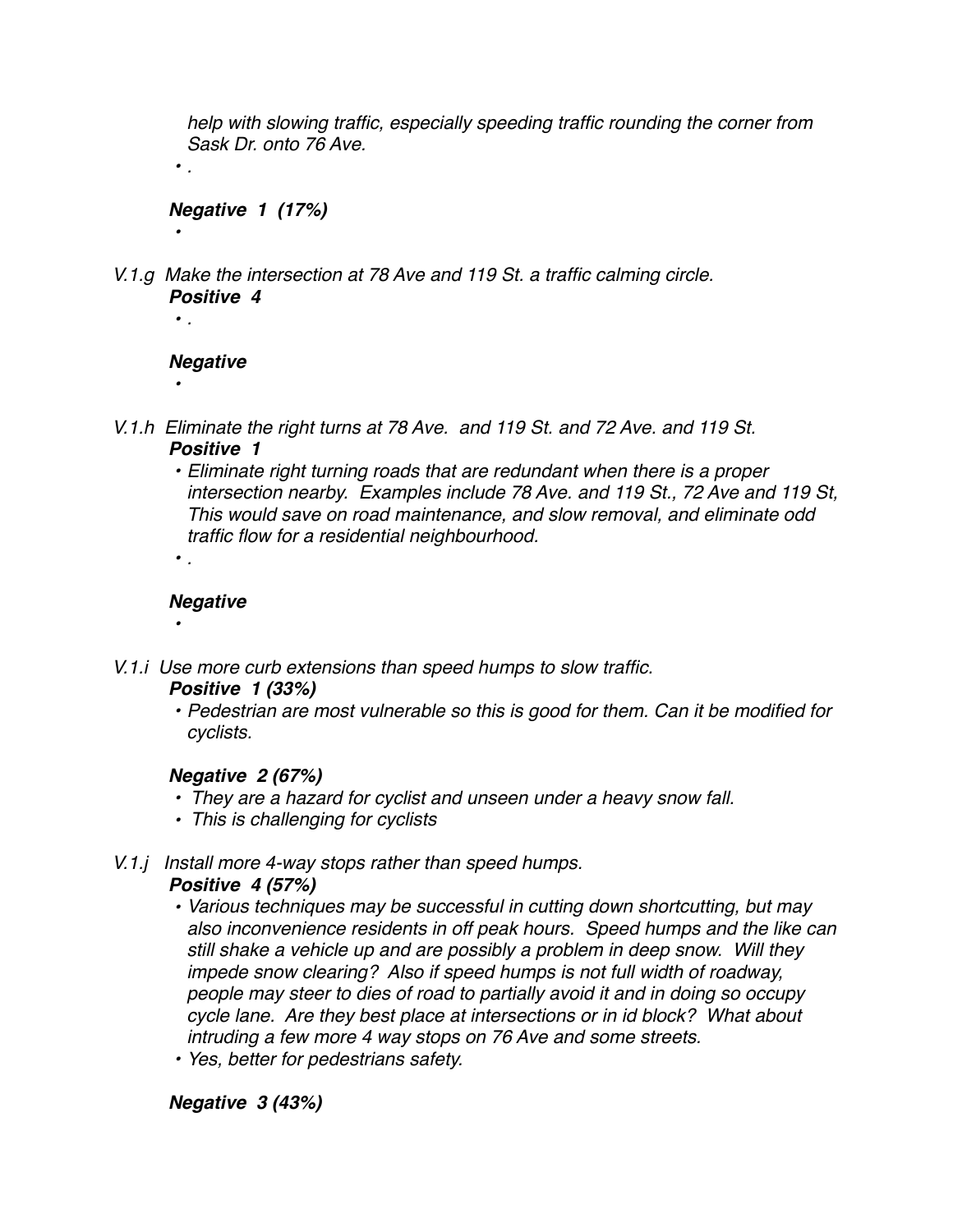- *No this is challenging for cyclists*
- *Agree that this is not good for cyclists*

# **V.2 Walking**

V.2.a Maintain existing boulevard trees by diverting sidewalks around trees where necessary

**Positive 38 (95%)**

- Plant new trees elsewhere.
- within reason. In some instances it will be beneficial to have straight sidewalks rather than diverting around a tree that should or will be replaced in the near future.
- BUT. There are some trees that are too old and are becoming hazards. This is a complex topic, but not all trees should be kept.
- Does this mean sidewalks throughout the neighbourhood are going to be moved? If it means leaving room for windrow, good idea
- •

• .

## **Negative 2 (5%)**

V.2.b Ensure there are curb ramps on all curbs in the community for wheel chairs, walkers and strollers

**Positive 39 (100%)**

- ESSENTIAL.
- BUT. The sidewalks in straight stretches should maintain a distinct 90-degree curb, rather than the sloped curbs like done in Windsor Park, which allows cars to easily roll onto the sidewalk. It is common to see cars parked partially o wholly on the sidewalks in those areas.

# **Negative**

- •
- V.2.c Provide a pedestrian crossing on 71 Ave where the pedestrian overpass over Belgravia Road comes out, between 116 St and the intersection with 71 A Ave **Positive 26 (72%)**
	- It's a long stretch along that block with no marked opportunity to cross to the sidewalk opposite the bridge walking path. Divers do not expect pedestrian traffic there and do not wait to allow you to cross even if they do see you.
	- And put pedestrian lights is is unsafe.
	- good idea

**Negative 10 (28%)**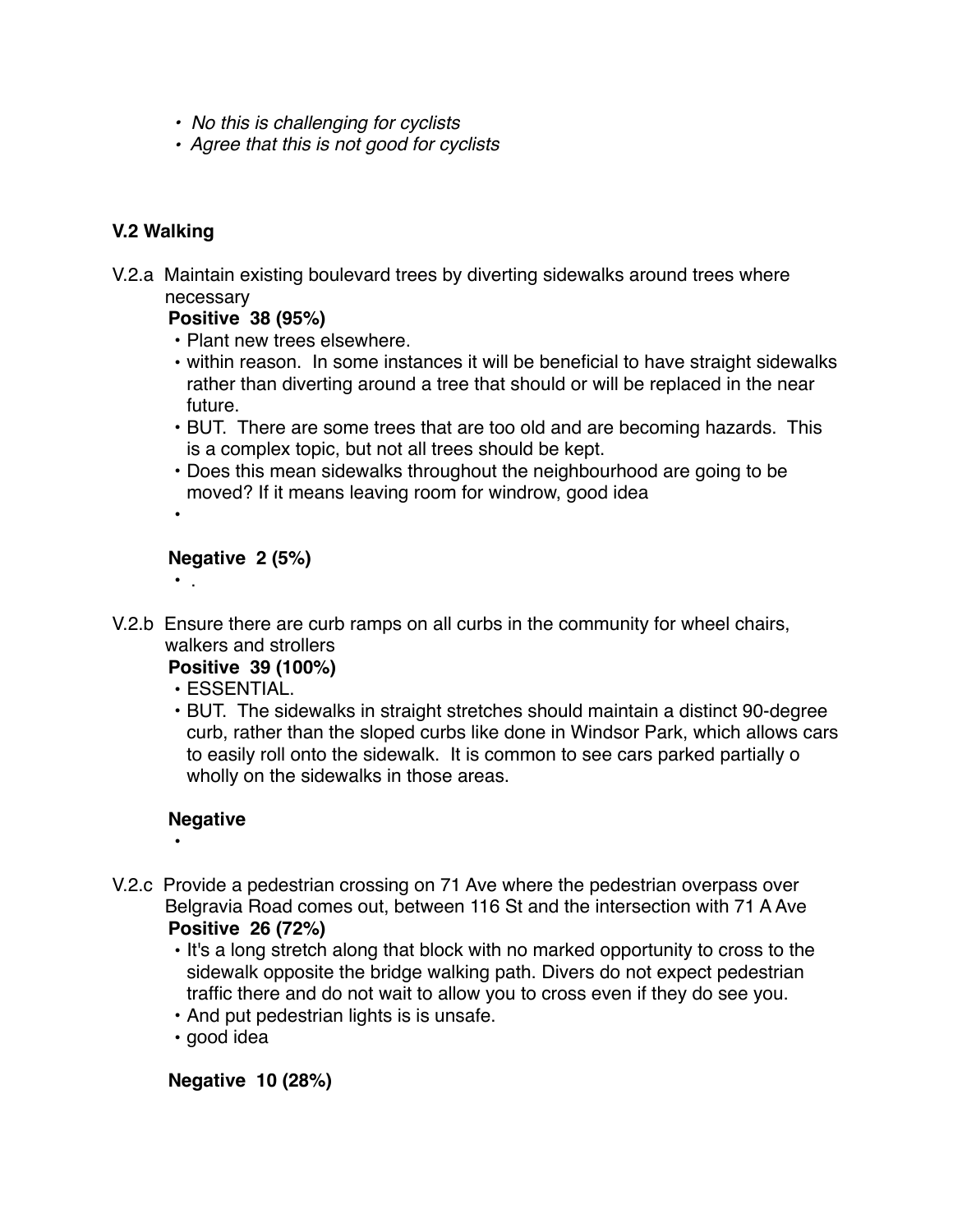- No one will cross that road on a perpendicular crosswalk. Suggest event the path on southside of 71 Ave to the corner of 71A Ave and 71 Ave.
- Insufficient traffic of justify. We use this bridge every day (2 times). If it is best if pedestrians and cyclists look to see if there are any vehicles, rather than blissfully just crossing the avenue.
- This is not a high traffic area. Suggest that pedestrians stop, count to 5 then cross after the only car on the road passes.
- It's not a high traffic area and the visibility is good. I walk there with dogs. I don't see a problem there.
- Insufficient traffic volume to justify a crosswalk. Many cyclists and pedestrians just blissfully cross rather than looking for approaching vehicles first.
- Same reason as my previous comments about pedestrian crossings on residential streets. 71 Ave is *not* a busy wide street that is difficult to cross. My children and I cross here on a regular basis and there is often no traffic at all. Sometimes there may be one or 2 vehicles in sight, so we only have to wait a few seconds before it is clear and safe to cross. Also, as can be seen from the tracks in the snow, a lot of people leave the footbridge path halfway down and cut across the grass to end up opposite the lane access so they would not be crossing at the end of the path anyway.
- *V.2.d Eliminate signs placed in sidewalks particularly a problem in winter with windrows.*

# *Positive 2*

*• I find signs planted in sidewalks extremely annoying as pedestrians need to dodge posts in the sidewalk. This gets worse in winter when some sidewalks aren't fully cleared making passage even narrower.*

# *Negative*

- *So cyclists coming put 119 St. can't go eastbound to access the intersection.*
- *V.2.e Convert west side of Saskatchewan Drive to a second multi-use trail, raised from the road and fenced from the park area to separate walkers/runners/cyclists from the road and from dog walkers.*

*Positive 1 • .*

# *Negative*

*V.2.f Where possible add trees on city property in front of homes as part of the replacement landscaping. Positive 1*

*• .*

*•* 

*•* 

*Negative*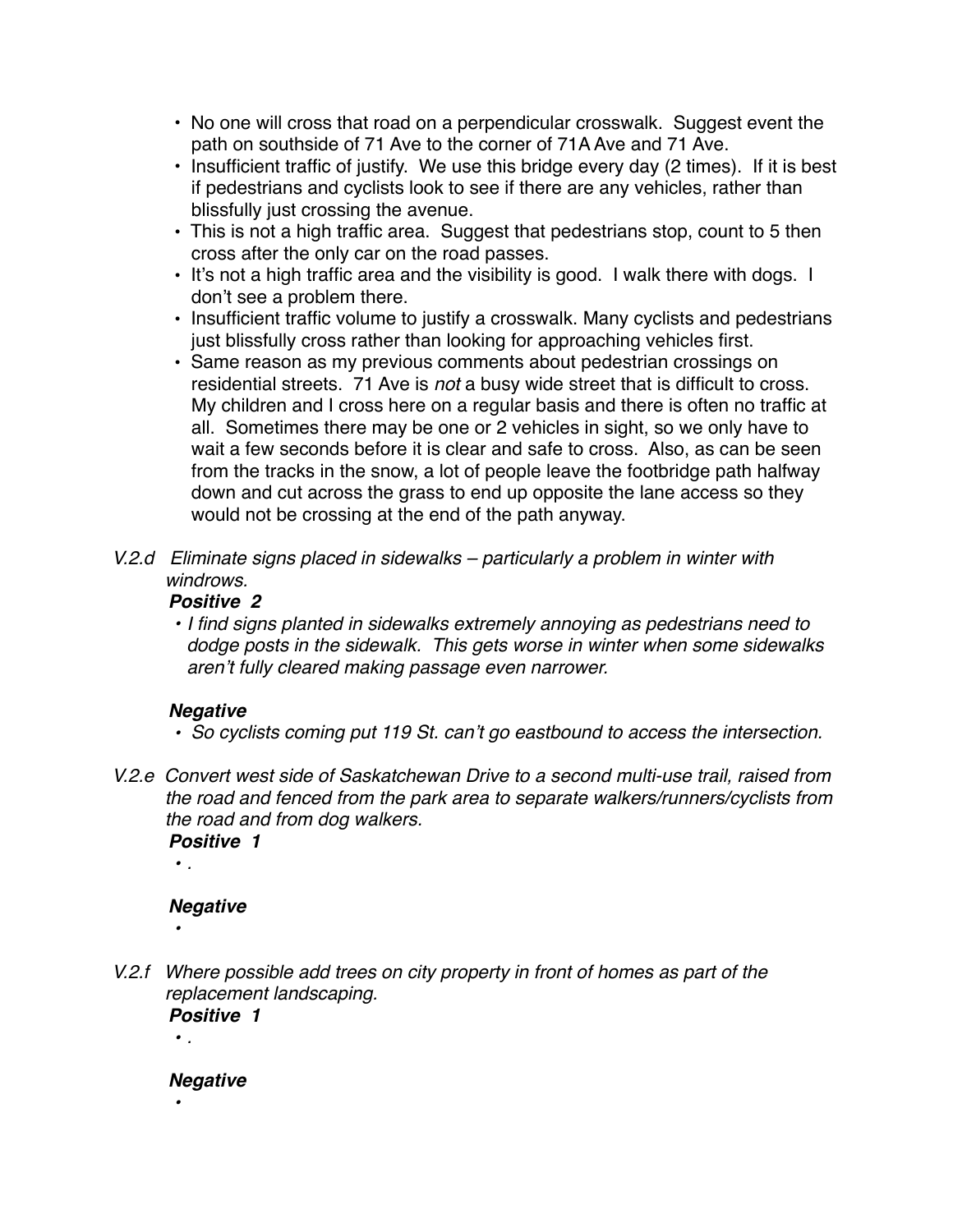*V.2.g Design sidewalk for pedestrians not cars –flat at driveways and lanes, not sloped Positive 2*

*• Sidewalks should be for pedestrians, not racing cyclists.*

#### *Negative*

*• V.2.h At corners, slope to road to avoid puddles. Positive 1 • .*

#### *Negative*

*• .*

**V.3 Cycling**

*V.3.a If University Ave service road becomes 1-way west, install an eastbound cycling lane along the service road. Positive 6*

## *Negative*

*• .*

*•* 

*• .*

*•* 

*V.3.b Extend the cycling route along the LRT line at 114 St. across University Avenue at the LRT crossing. Positive 4*

## *Negative*

*There are too many wants recommended and not suited to a residential area. Sasktchewan Dr. does not require all these "extras". Who's paying for all this. It's bad enough with rising property taxes and increasing cost of living. I have lived in Belgravia for over 30 years and am on a FIXED budget.*

*There is no mention of back alley way reconstruction and options. Some are badly in need or restoration. The city cannot wash their hands of their, as these are service corridors just as much as the front streets. In fact, in my particular case, the from sidewalk and street are less in need of improvement than the back. Even if funded early by resident on the block, the discussion should be begin. I would gladly give up a new sidewalk inf front for a properly constructed laneway, which were never designed for the use they get (e.g. heavy garbage trucks).*